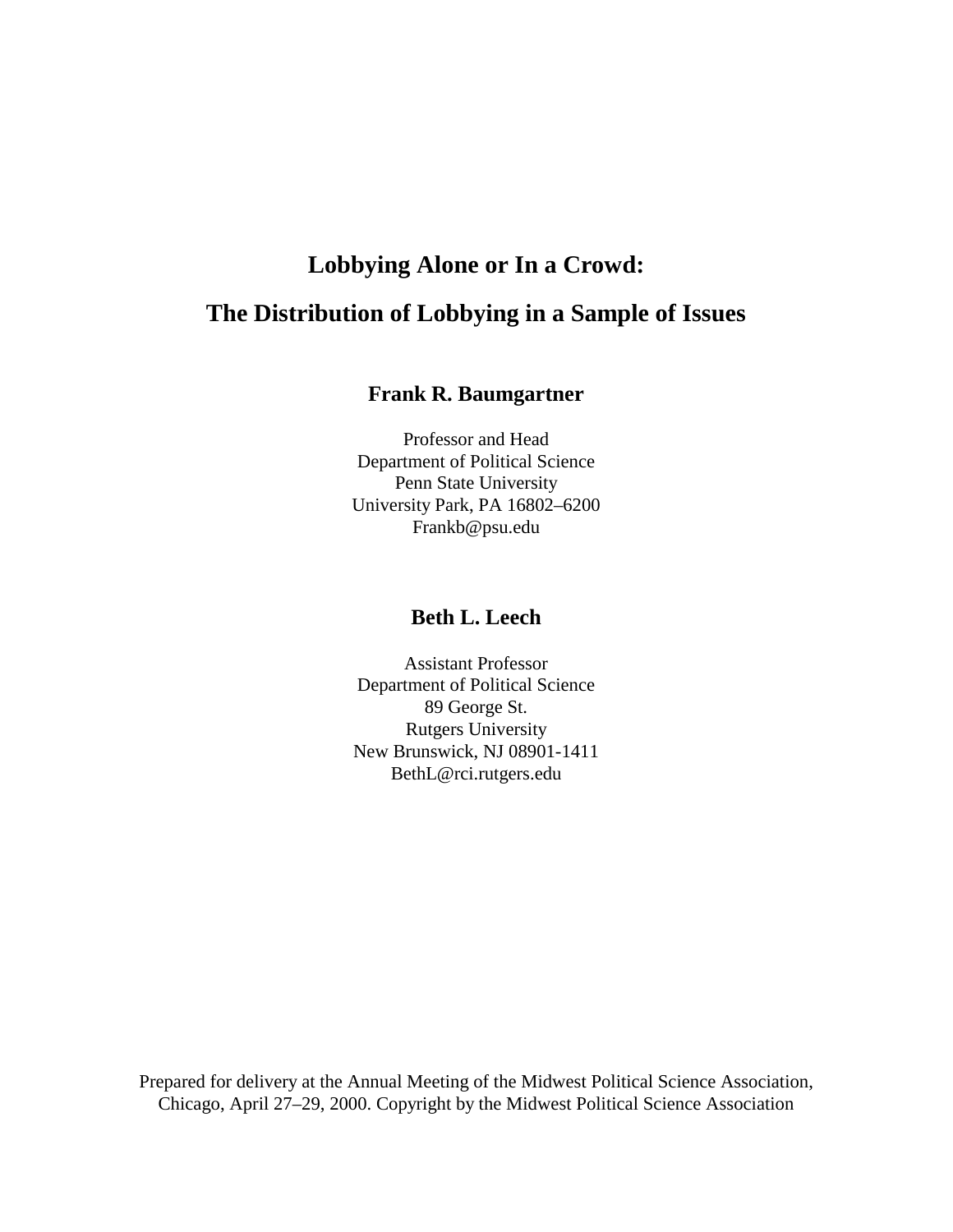## **Lobbying Alone or In a Crowd:**

# **The Distribution of Lobbying Activities Across a Sample of Issues**

#### **Abstract**

We analyze the structure of interest group activity across a random sample of national policy issues, drawn from a universe of 29,892 issue-mentions in the 1996 Lobbying Disclosure Reports. The results show a tremendous skewness to the distribution of lobbying in Washington. The median issue saw only fifteen lobbyists; however, a small proportion of issues was the object of veritable lobbying frenzies: seven of the 142 issues we studied were mentioned by more than 200 lobbyists. We combine this finding about the distribution of interest group activity with an analysis of how the type of participant varies across issues of varying scopes. Although business interests are, not surprisingly, the most common type of interest represented in the lobbying reports, we find that businesses are particularly over-represented on issues in which there are few or no competing interests involved. We discuss the implications of this representational bias.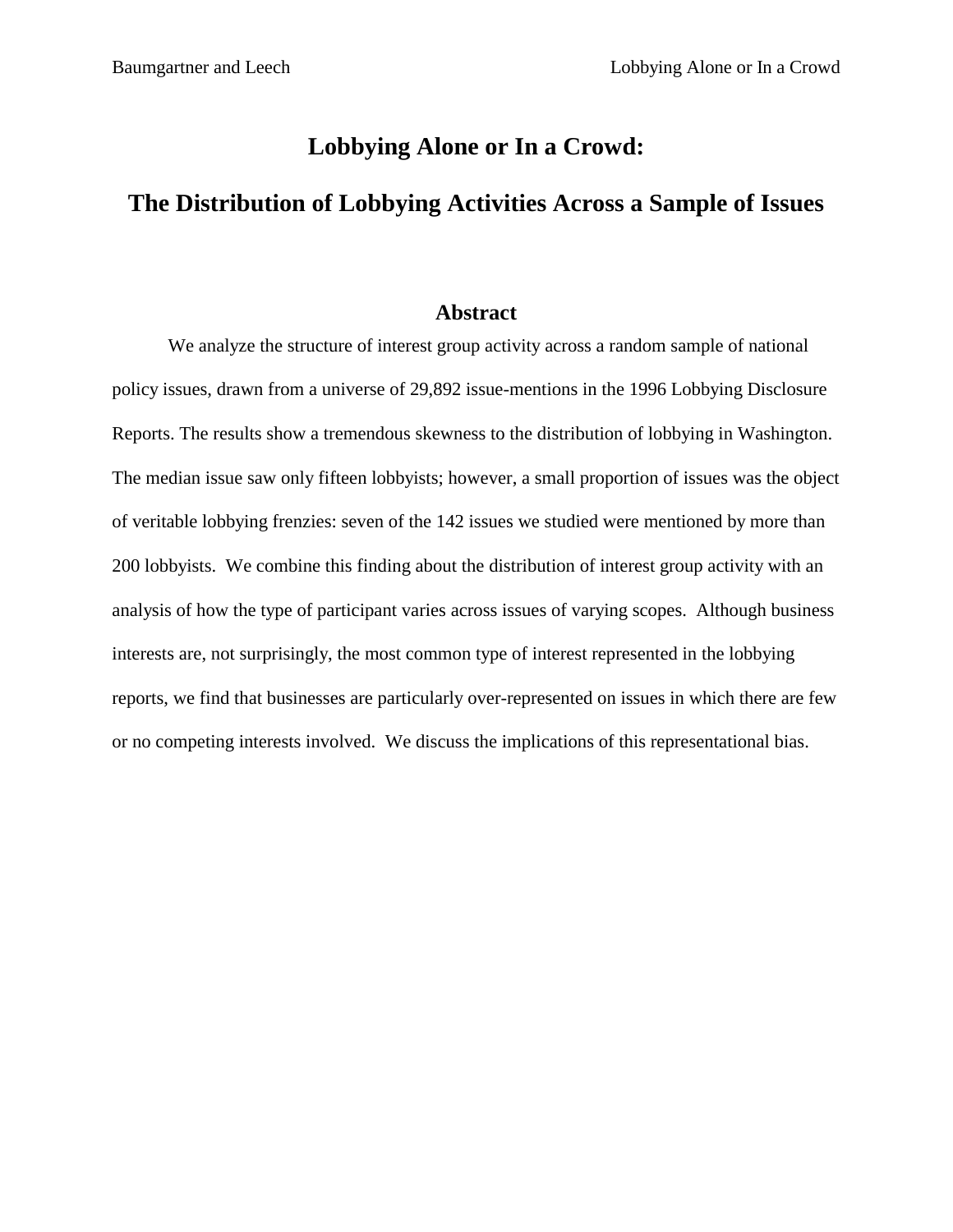# **Introduction1**

 $\overline{a}$ 

Political scientists writing since the turn of the century have repeatedly noted the vast proliferation of interest groups in Washington, and particularly in recent decades it has become common to refer to the interest group "explosion" of the late 1960s and early 1970s (e.g. Schlozman and Tierney 1986, Walker 1991, Berry 1997, and for a discussion of earlier interest group booms, Petracca 1992, 11–13). One result of this proliferation, many scholars have argued, is that any single interest group wields much less power (see, e.g., Salisbury 1990). So many interest groups exist in Washington that competition must be greater. And if interest group competition exists, we may be closer to the pluralist ideal.

At the same time, other political scientists (notably Browne 1990) have noted that despite the proliferation of groups, on some issues there is much less interest group activity—indeed, that interest groups may gravitate toward issue niches in which no other organized interests are active. This finding has significant implications. An interest group that is active on an issue involving hundreds of other organized interests may find it difficult to have a noticeable impact on that issue. On the other hand, an interest group that finds a quiet policy corner in which to request the insertion of a few lines of legislative language may find that its influence is quite substantial.

<sup>&</sup>lt;sup>1</sup> Research was supported through NSF grant # SBR-9905195 and the Departments of Political Science at Rutgers and Penn State Universities. We also would like to thank the hardworking Texas A&M students who devoted their summer (and beyond) to the initial data collection for our project: Jessica Geeslin, Elizabeth Murdock, Laura Orean, Melissa Thompson, and Heidi Watzak. Melissa Thompson merits special thanks for her continued work on this project and her efforts to ensure high quality data. At Penn State, Bobby Santoni and Christine Mahoney have worked tirelessly to code the issue-mentions that are at the core of this paper. Without the efforts of these many excellent students this paper would not have been possible.

 <sup>(</sup>Coding for this project is ongoing, but when it is completed we intend to make these data available for other researchers.)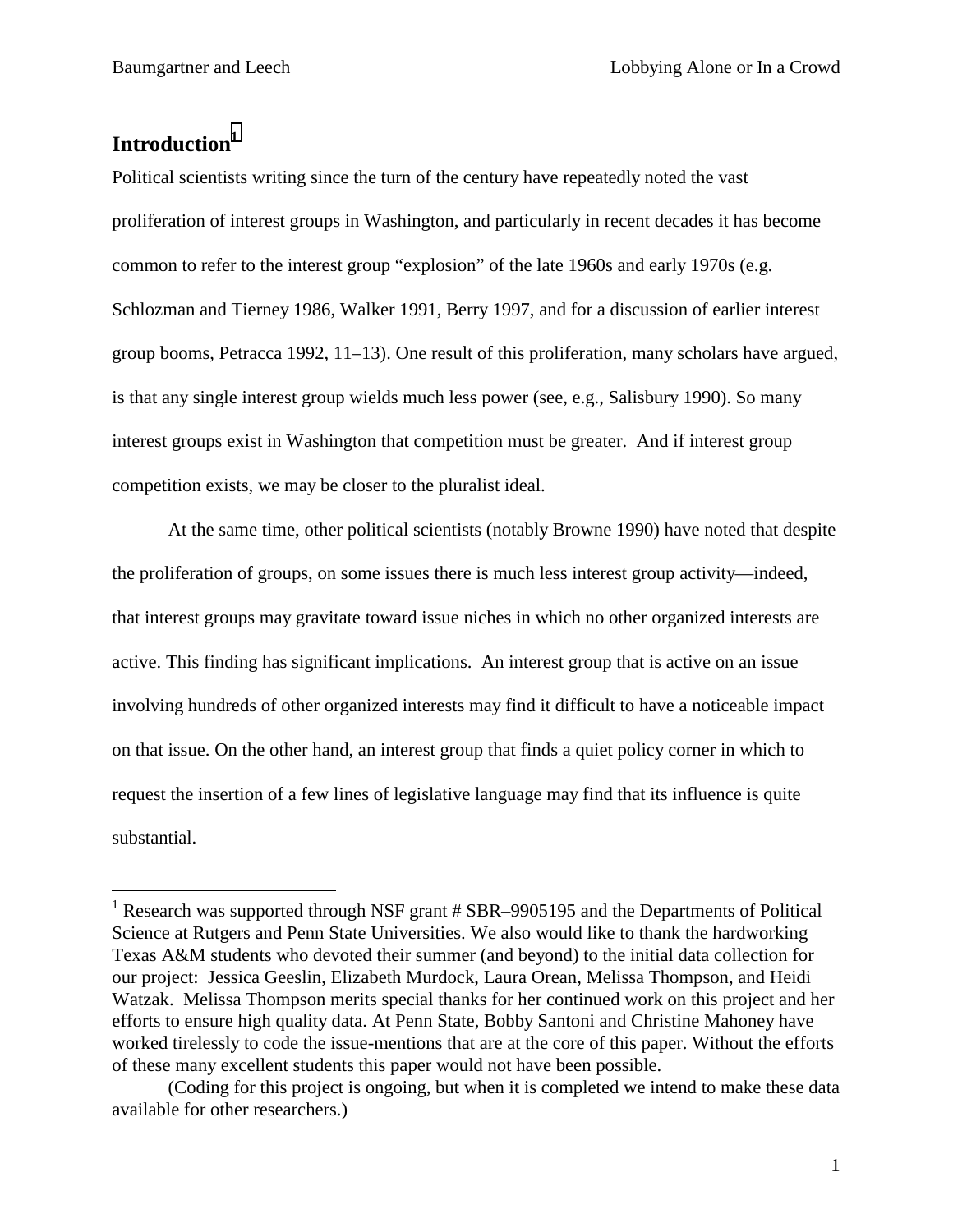Unfortunately, to date we have little indication of what the interest group issue universe looks like. Although many people have surveyed random samples of interest groups (for example, Schlozman and Tierney 1986, Walker 1991, Heinz et al. 1993, Leech 1998), collecting a random sample of issues on which organized interests are active has proved much more difficult. As a result, we have little idea of what proportion of overall interest group activity is characterized by competition or what proportion involves niche issues. It becomes tremendously hard to generalize about interest group influence when the distribution of issues is not only so varied but also unknown.

 As far back as Pendleton (1936) and Key (1964), political scientists have argued that competition among groups may actually free those in positions of authority to make the decisions that those officials think best, minimizing any potentially improper influence from lobbyists. Key also noted the that this pluralist ideal of group competition does not always take place:

To some extent, the outrageous demands of pressure groups are checked by the demands of other groups that may be equally outrageous. In situation after situation legislators and administrators are confronted by groups pushing in opposite directions, a state of affairs that permits government to balance one off against the other and to arrive more easily at a solution thought to represent the general interest.

Though the restraint of mutual antagonism is built into the group system, that check does not operate in many situations. Groups well disciplined and amply supplied with the matériel of political warfare often are countered by no organization of equal strength. The opposing interest may, in fact, be completely unorganized. The lobbyists for electrical utilities, for example, are eternally on the job; the lobbyists for the consumers of this monopolistic service are ordinarily conspicuous by their absence. The representation of these unorganized sectors of society becomes the task of politicians who, bedeviled by the group spokesmen on the ground, may succumb to the immediate and tangible pressures. In short, while group pressures often cancel each other out, this process restrains particularism erratically and uncertainly (Key 1964, 150).

This organizational advantage for some types of interest groups, pointed to by Key, is a

central critique of pluralism as an ideological perspective (see Baumgartner and Leech 1998 for a

detailed discussion of the various critiques of the pluralist ideal). Many interest group scholars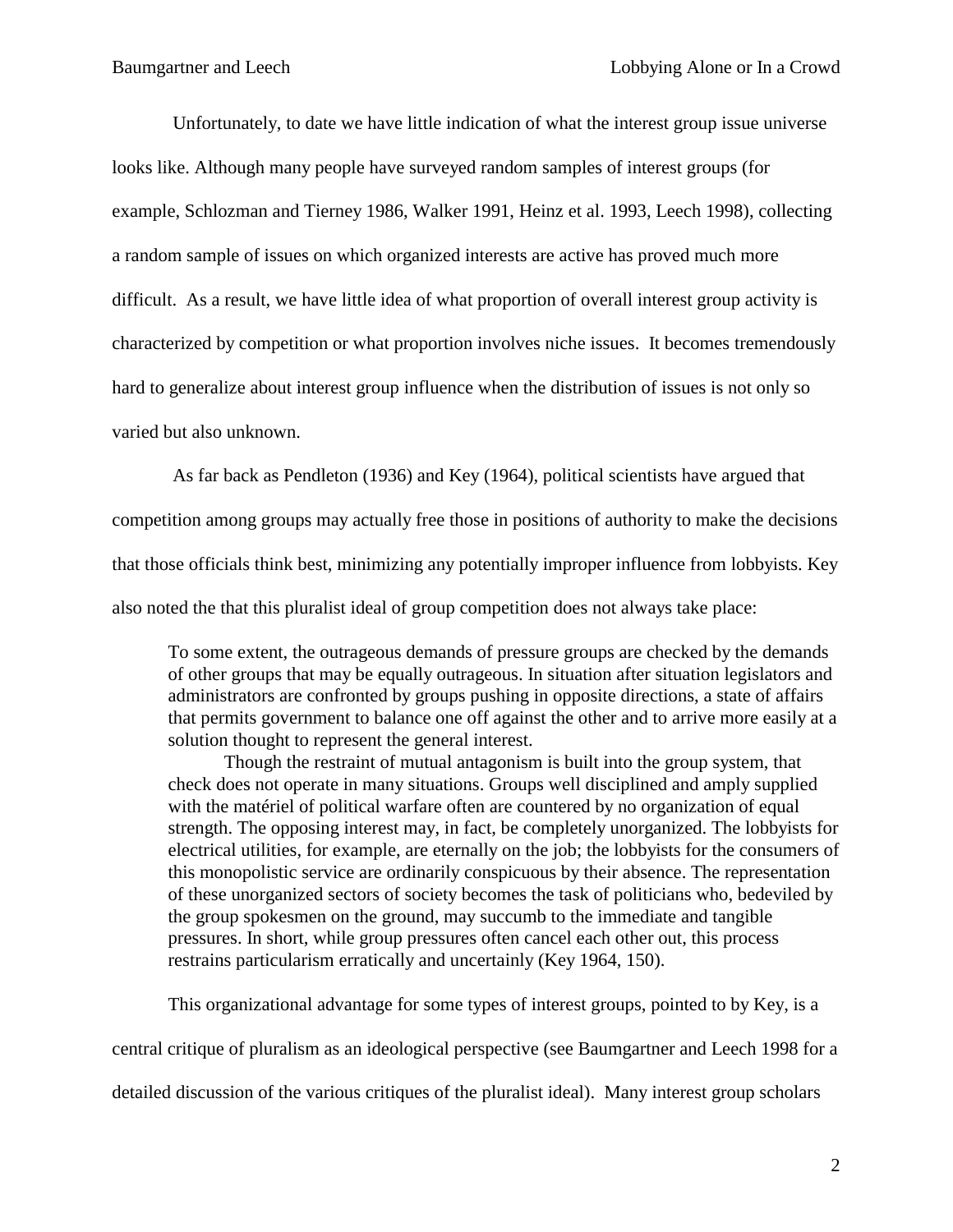have documented that the interest group choir does indeed, as Schattschneider (1960) put it, sing with an upper-class accent. The idea that organized interests that represent businesses are far more prevalent than interest groups that represent citizens is well established. What is not wellestablished is how often issues do in fact involve interest group competition compared with how often the lack of competition noted by Key is the case.

Browne (1990) has addressed this issue in his studies of agricultural policy, and noted how frequently interest groups chose "niche" issues that are followed by few other interest groups and virtually none of the public. Browne challenged the assumption that a greater number of interest groups necessarily leads to any sort of pluralist equilibrium across issues. Instead, he found that the groups he studied chose issue niches in which they seldom were forced either to compete directly or to form coalitions with other groups. After interviewing representatives of 136 agricultural groups about their involvement in more than 400 issues and 180 congressional acts and USDA rulings, he concluded that only a handful of groups focused on issues that spanned the agricultural sector; the others chose to focus on narrow issues.

 These findings are provocative, and prompt one to ask whether they may be generalized to other policy domains. Agriculture, after all, is a policy domain that, like defense, is unusual in that most of the participants share an basic ideological outlook—that is, that agricultural programs and payments are beneficial—rather than facing the more divisive ideological splits that one might find in labor or health policy. Perhaps interest groups in the agricultural domain seek niches to avoid open conflict with groups they essentially agree with. Or maybe labor and health policy are characterized by niches just as is agricultural policy. In any case, it remains an open question what proportion of interest group issues are essentially niche issues versus what proportion involve more widespread interest group activity.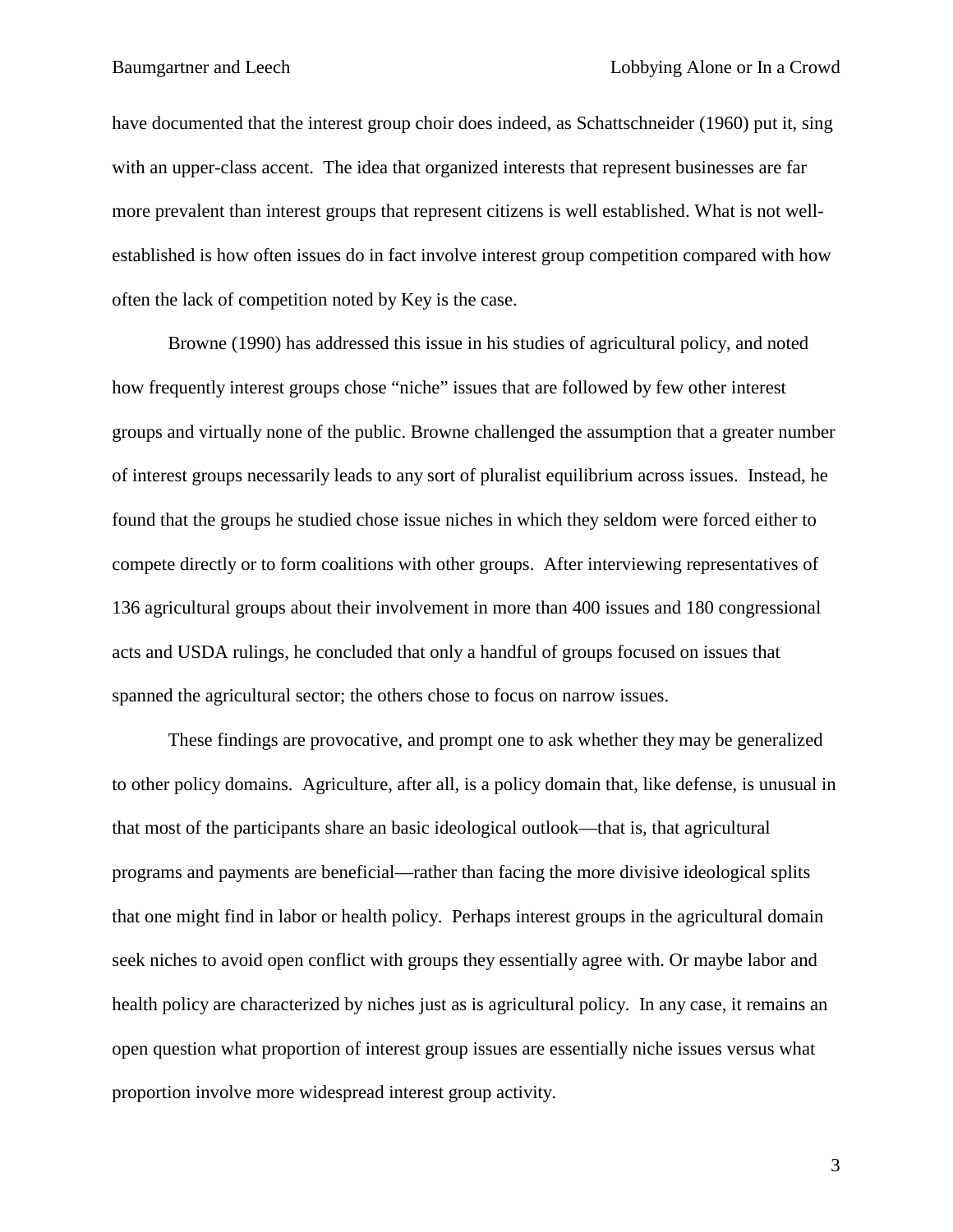This paper presents the first analysis of the distribution of lobbying activities in Washington across a random sample of issues. Data are taken from the 1996 Lobby Disclosure Reports. In these reports registrants must mention not only their expenditures and use of public relations firms in their lobbying efforts, but also the particular issues their lobbyists worked on. In all, more than 19,000 reports were filed mentioning nearly 30,000 issues (see Baumgartner and Leech 1999a for a full discussion of this data source). We chose a sample of 142 issues and coded each registrant by whether or not they lobbied on that particular issue.

The results show a tremendous skewness to the distribution of lobbying in Washington. The median issue saw only 15 lobbyists; however, a small proportion of issues was the object of veritable lobbying frenzies: seven of the 142 issues were mentioned by more than 200 lobbyists. The top 5 percent of the issues accounted for over 30 percent of the lobbying, whereas the bottom 50 percent of the issues accounted for only 3.5 percent of the total lobbying activity. In the pages that follow we discuss the implications of the tremendous skew in lobbying activities.

The findings make clear that lobbyists are active in an extremely broad range of circumstances. In some cases where lobbying occurs, there are almost no rival lobbyists active. In a small number of cases, however, literally hundreds of lobbyists descend on the Capitol. This state of affairs makes generalizing about lobbying activities very difficult and explains why many scholars have disagreed about the relative abilities of individual lobbyists or corporations to get what they want in Washington. Some have looked at the relatively obscure cases where only a few lobbyists are active; others have focused their attention on the relatively rare instances where massive lobbying campaigns take place. A complete picture must of course address both situations; however, up until now we have had little evidence about the relative commonality of both these situations. We hope that our new data set will provide this baseline.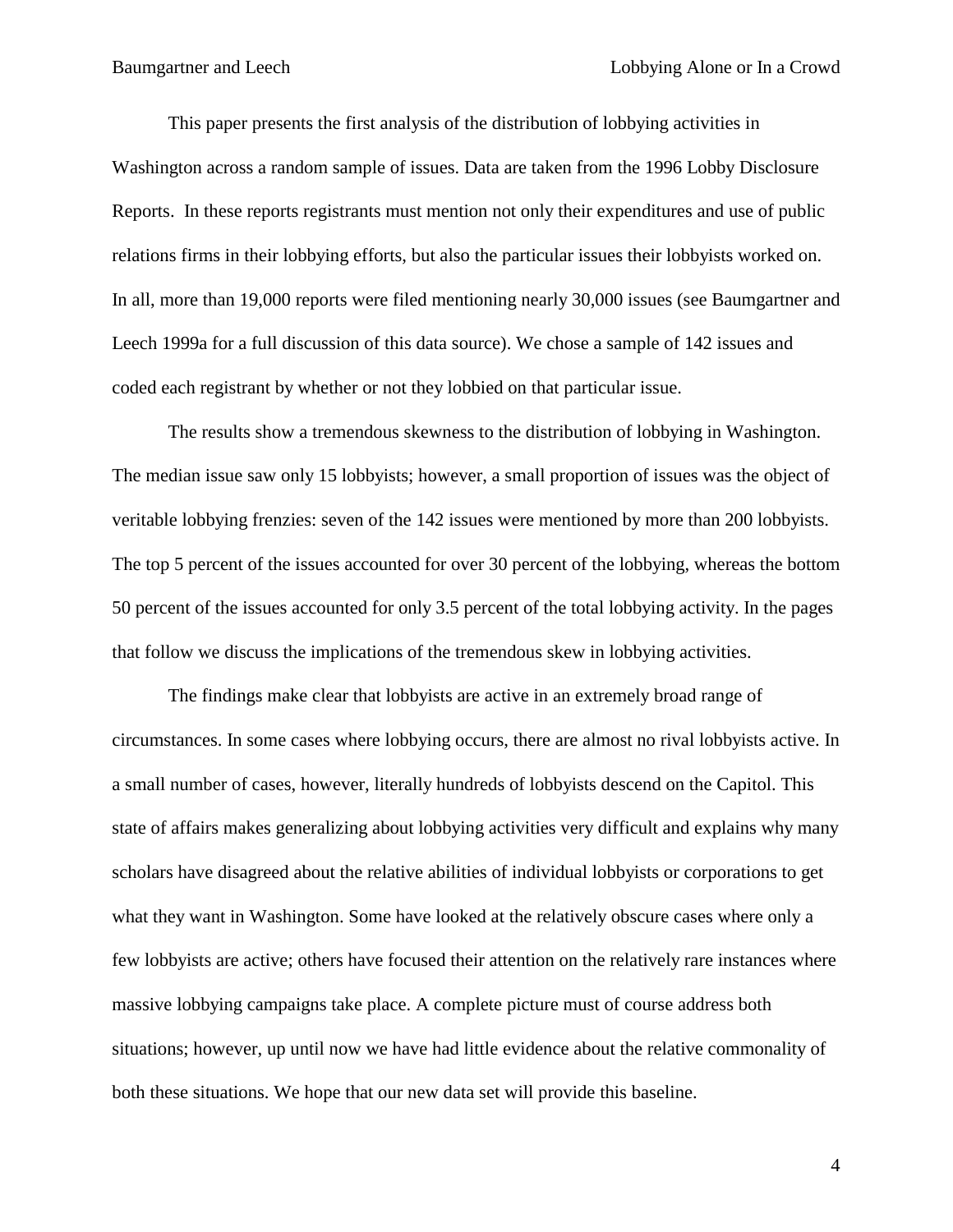#### **Studying Groups through Lobbying Disclosure Reports**

The 1995 Lobbying Disclosure Act significantly expanded the reporting requirements for organizations active in Washington, D.C. For the first time, it required semi-annual reports from each firm or organization active in Washington lobbying activities. Lobbying firms must file a report for each client; organizations employing their own in-house lobbyists must report separately. All registrants must indicate the amount of money spent and the issues on which they were active, and they must file a separate report for each of 74 distinct issue-areas on which they lobbied. Reports must be filed semi-annually with the Clerk of the House of Representatives and with the Secretary of the Senate. As we reported one year ago (Baumgartner and Leech 1999a, also see Baumgartner and Leech 1999b), we obtained the complete set of records for the December 31, 1996, filing period — approximately 19,000 reports — and we present our findings here.

We have discussed in a previous paper (Baumgartner and Leech 1999a, also see Furlong 1998) the various values and drawbacks to the data collected as a result of the 1995 Lobby Disclosure Act. Very briefly, one of the principal advantages is that the law requires much more substantial reporting that previous legislation, allowing a much more accurate picture of the overall distribution of lobbying activities. Further, since registrants mention the actual issues on which they are active, researchers can explore the distribution of activities by issue and by issuearea (though, as we will show below, this is a very difficult process because of the way in which the data are reported). Both direct lobbying activities conducted by organizations with Washington lobbyists and indirect lobbying activities undertaken by public relations and lobbying firms on behalf of paying clients are covered by the law, so its reports are much more complete than any available previously.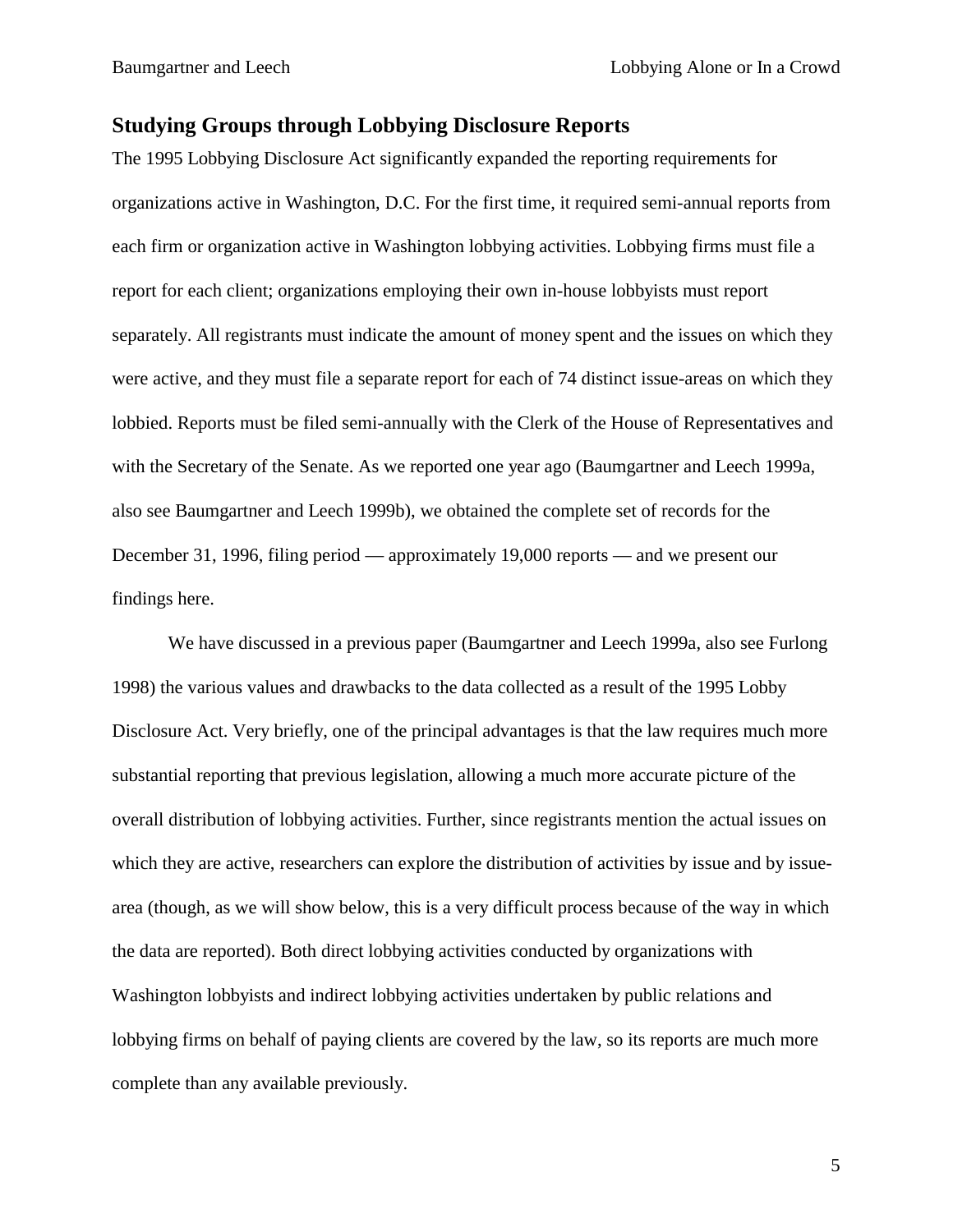Of course, as we have already noted, there are significant imperfections to the reporting requirements, enforcement procedures, and dissemination practices. Most importantly, many lobbying activities do not have to be reported: those directed at the general public (as are many media campaigns); those undertaken by groups that spend less than \$20,500 on lobbying in a sixmonth cycle; and those that are related to formal testimony before an official body such as a congressional committee. Although the law specifies a substantial civil penalty for noncompliance, little effort is made to enforce the law. Finally, the data collected by the House and Senate are not made easily accessible to the public, and registrants can use varying levels of specificity when mentioning their areas of legislative involvement. In sum, we are dealing with an imperfect data set here, but still the most complete ever assembled on the topic.

In our previous paper dealing with this data set we discussed the dominance of the business community in the lobbying process. Comparing levels of expenditures and the numbers of issues on which various types of groups were active, we showed that business, trade associations, and other profit-sector organizations predominate in these reports even more than had previously been found in the various surveys of interest groups that political scientists had conducted in the 1980s and 1990s. In this paper, we look at a slightly different question but we will return to our theme of business dominance as well.

We constructed a list of every issue mentioned by any lobbyist in each of the 19,692 reports that were filed for the December 31, 1996, reporting deadline; this produced a list of 29,892 issue-mentions. Of course, many of these were mentioned by more than one registrant (and sometimes even more than once by the same registrant, if for example, the registrant both lobbied directly and also hired a firm to assist them). We randomly selected a sample of 200 issues from this longer list.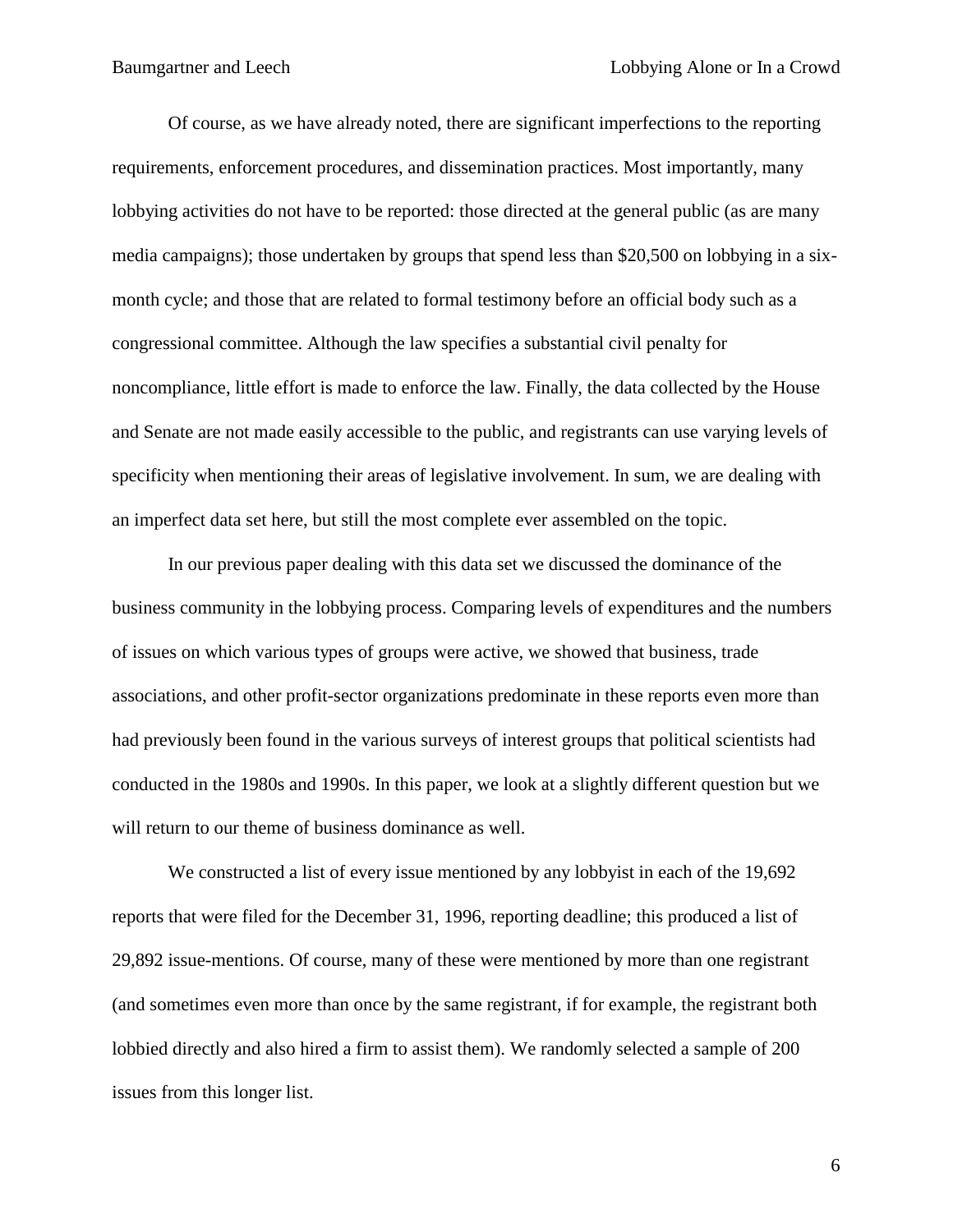Effectively, this sampling procedure ensured that we would have a sample of lobbying issues weighted by the amount of lobbying that took place on those issues. That is, an issue that was mentioned 100 times by many different groups would be in our sampling frame 100 times and would therefore have that many more chances of being included in our sample than an issue that was mentioned only once by a single group. Our sample, therefore, consists of a random selection of cases of lobbying activity.

For each issue that was chosen, we identified the nature of the issue by finding it in the *CQ Almanac* or through a legislative search in the Library of Congress' Thomas web site. This led to the creation of a list of keywords and search strings, including bill numbers and regulation numbers. We used these search strings to scan our database to identify all other registrants who mentioned the same issue. After deleting duplicate entries, we were left with a sample of 142 issues (see Appendix Table A-1 for the list of our issues). Of course, there are many ambiguities in the creation of our list of issues. While most lobbyists mentioned specific bill numbers (e.g., H.R. 3255), others were more general or more specific. Scanning through Table A-1, for example, one can see that some registrants mentioned such issues as defense reauthorizations, others mentioned such things as "juvenile justice issues" without specifying which ones. Similarly, while some would mention "defense reauthorizations," other registrants might mention only a particular part of the same bill—"reuse of the Fitzsimmons Army Medical Center" for example. All in all, one unavoidable difficulty in this research project stems from the fact that registrants can describe issues in slightly different ways. Some may mention broad topics or whole areas of interest, while others are extremely precise. The numbers of groups listed as active on each of these issues should therefore best be thought of as indicators of the numbers of groups participating in each given issue, not the exact numbers of groups participating on an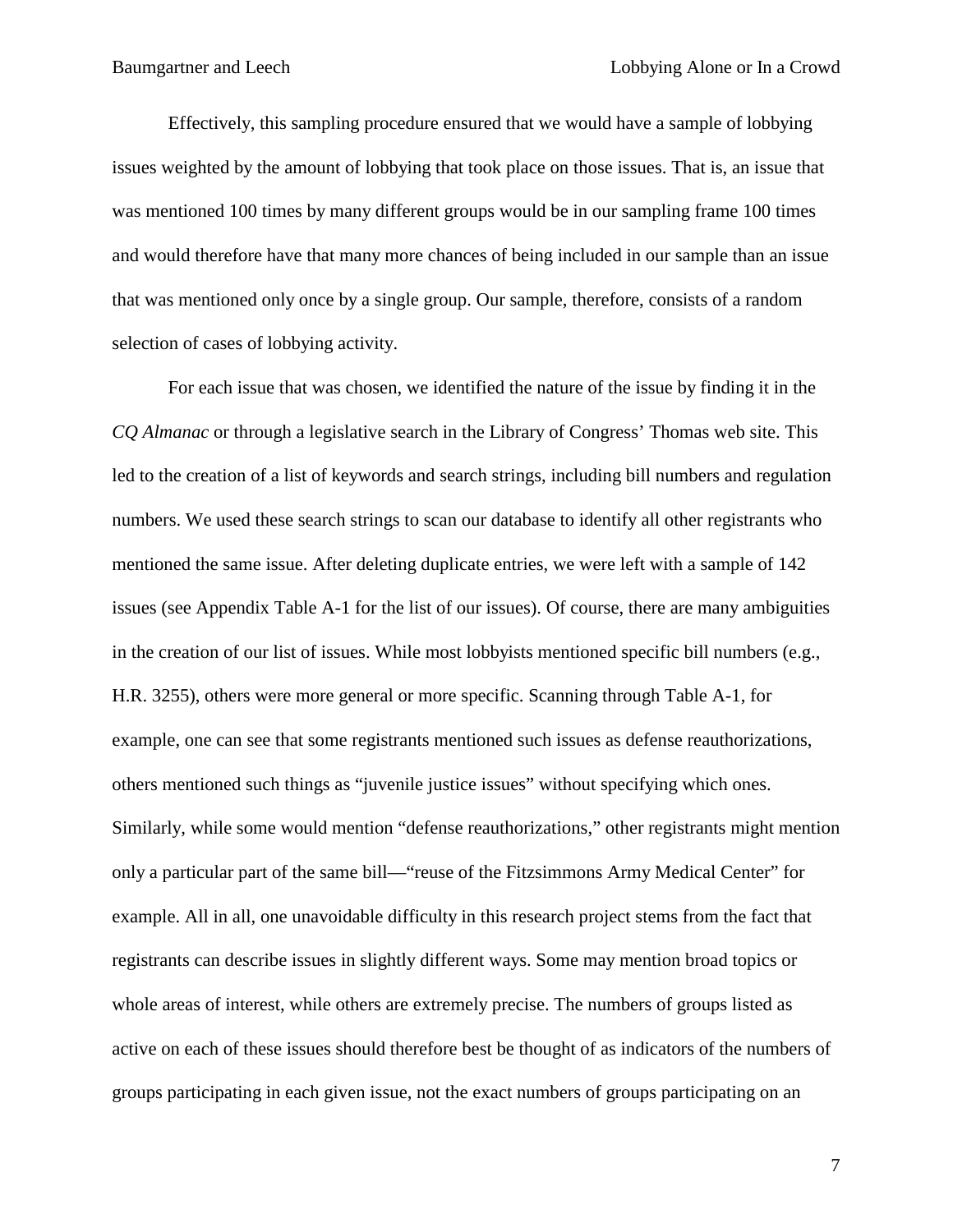issue. This is true for two reasons. First, groups who spend or lobby less than the minimums required by the law do not need to report any lobbying activity. For this reason nonprofits and citizen groups especially will be under-counted. Second, some groups may indicate that they were involved in the overall issue (Department of Energy appropriations) but fail to mention their involvement in the subissue (funding for natural gas programs). Still, our search procedures were quite exhaustive and we are confident that we have identified the vast bulk of those registrants active on each of our 142 issues. Whenever a bill number was mentioned, and even when it was not but where there was a bill in that area that year, we searched not only for relevant descriptors of the bill but also the various bill numbers that were used. Most lobbyists refer to bill numbers in their registration reports.

Having discussed the difficulties of establishing a complete set of lobbyists who were active on each issue, we should mention the value of having done so. Although there are some limitations to our data set, these data represent the first random sample of issues involving national interest groups that we know of. As we mentioned above, and as can be seen in our previous paper (Baumgartner and Leech 1999), some 30,000 mentions were made of issues on which lobbying took place. Some of these issues were the subject of massive lobbying campaigns by hundreds of lobbyists, government officials, and guns-for-hire; others were the object of attention only by a single lobbyist. By randomly drawing a sample from this list, we can generalize for the first time about the distribution of lobbyists across issues.

## **The Distribution of Lobbying Across a Sample of Issues**

Disagreements and contradictions abound in the study of lobbying and policymaking in American politics. We have laid out many of these in previous work (Baumgartner and Leech 1998), but it is worth reviewing some of the simplest difficulties that scholars have had in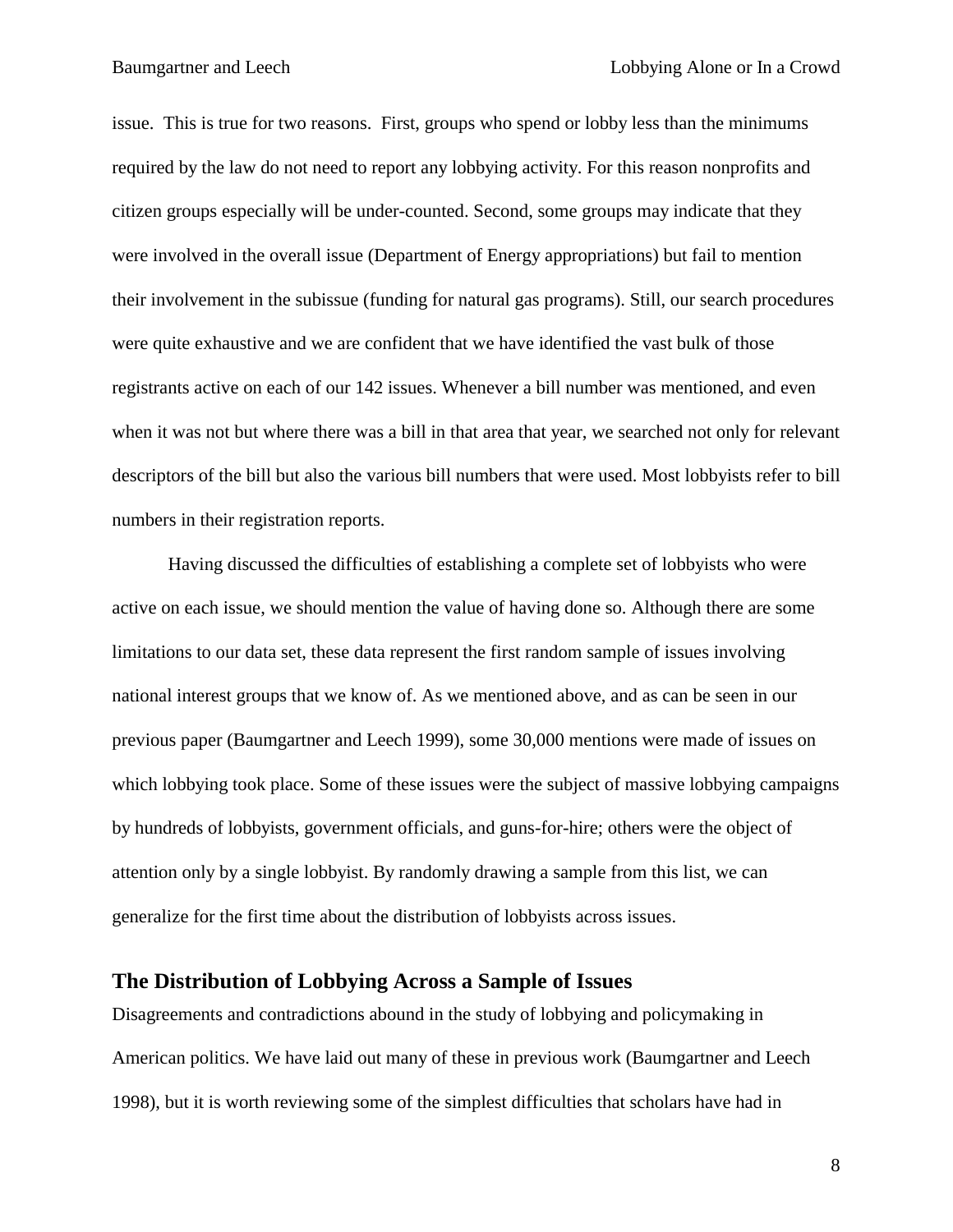generalizing about "the" lobbying process. Do lobbyists typically need only to gain access to one or a few key legislators, perhaps through campaign contributions to key committee members, in order to have their allies insert or delete key provisions into amendments affecting them or their businesses? Certainly they do. Do lobbyists engage in large-scale public relations campaigns attempting to affect public opinion, votes in the next election, and the election of a new set of legislators? Sometimes. Is the policy process often characterized by small numbers of participants, each of whom has a vested interest in a similar outcome? Certainly policy monopolies, subsystems, and narrowly defined patterns of participation commonly occur. Is the policy process often dominated by large-scale conflict among well-funded opponents each of which has access to a range of powerful allies in and out of government? This is true as well. One of the problems with the literature on policy subsystems, policy networks, and lobbying in general has been that we have little feel for the distribution of these circumstances. Is highconflict lobbying rare or common? Is secretive, low-conflict lobbying the modal category, with conflict only occasionally spilling out beyond the circle of those constantly involved in a routine treatment of the issue? Without some way to generalize about the distribution of lobbying across issues, we have no way of knowing which of many observed patterns of activity are common, which are uncommon, and which are unique.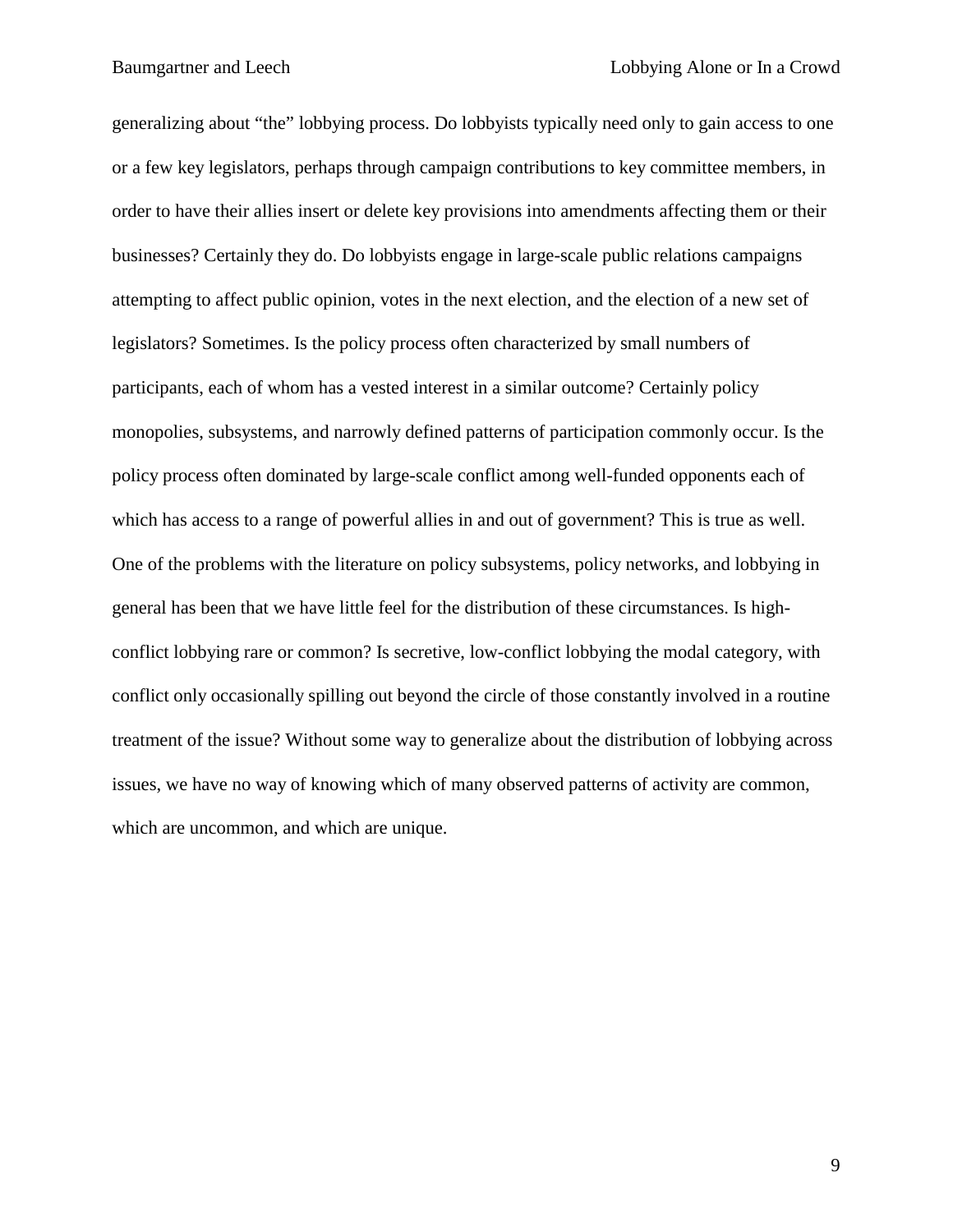

Figure 1. The Number of Lobbyists in a Sample of Issues, 1996.

Figure 1 presents the distribution of lobbyists across our sample of 142 issues. The remarkable feature of the data is, of course, their explosive nature: the vast majority of issues generate only a very small amount of lobbying activity. A few issues, however, become the object of veritable lobbying extravaganzas. Four out of the 142 issues each attracted more than 500 lobbyists (these cases were, as shown in Table A-1, Defense Department Appropriations, the Balanced Budget Resolution, the Small Business Job Protection Act of 1996, and Health Insurance Reform Issues). Similarly, an additional 14 issues attracted over 200 lobbyists, and ten more issues were of interest to 100 or more lobbyists. All in all, Figure 1 presents data on 9,854 lobbyists. The top four issues accounted for over one-quarter of all these lobbyists (2,520 lobbyists, or 26 percent); the 28 issues on which over 100 lobbyists were active accounted for 7,620 lobbyists, or fully 78 percent of the total number of lobbyists.

Of course, the logical counterpart to the concentration of so many lobbyists on a small number of issues is that our data show a very large number of issues on which only a few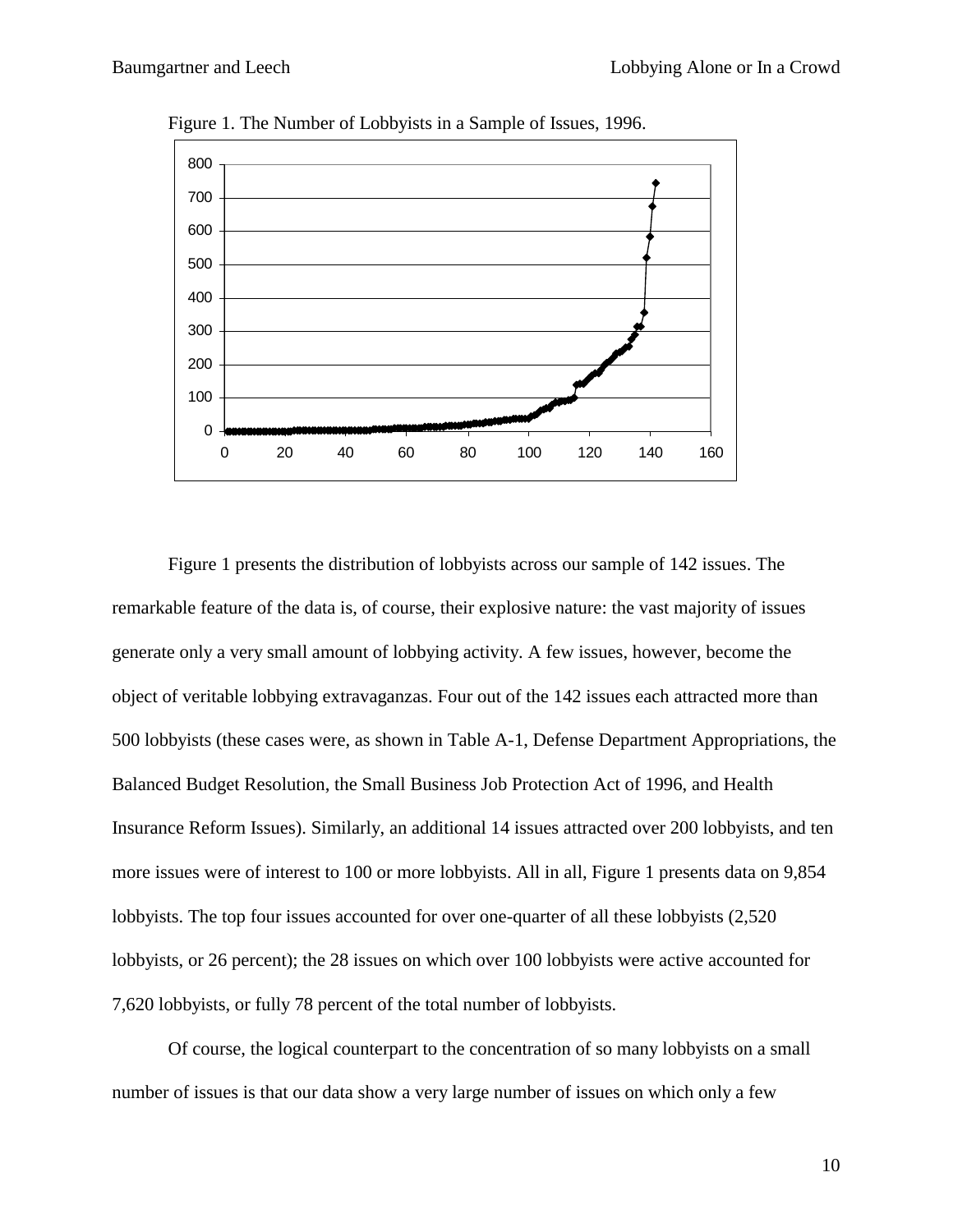lobbyists become involved. The median issue was the object of lobbying by 15 lobbyists. Only 3.5 percent of the lobbyists were active in the 71 issues with the fewest lobbyists involved; more than 96 percent of the lobbyists were active in the 71 issues with greater than the median activity. Twenty-two cases were mentioned only by a single lobbyist. In nine of those cases the issue could be characterized as particularistic—for example, obtaining permission for a client to do business in China. The remaining thirteen cases were significantly broader, however, including such relatively large-scale issues such as how to handle cesium waste and wildlife refuges for non-game animals.

The requirements of the Lobby Registration Act include that lobbyists must register in each issue-area in which they are active; further, if a firm lobbies directly and simultaneously retains outside lobbying support through a public relations or lobbying firm, both the client and the firm must register (if a client hires a firm but does not also lobby directly, only the firm must register). Therefore the number of lobbying registrations exceeds the number of interest groups active. Figure 2 shows the distribution of lobby registrations across our sample of 142 issues.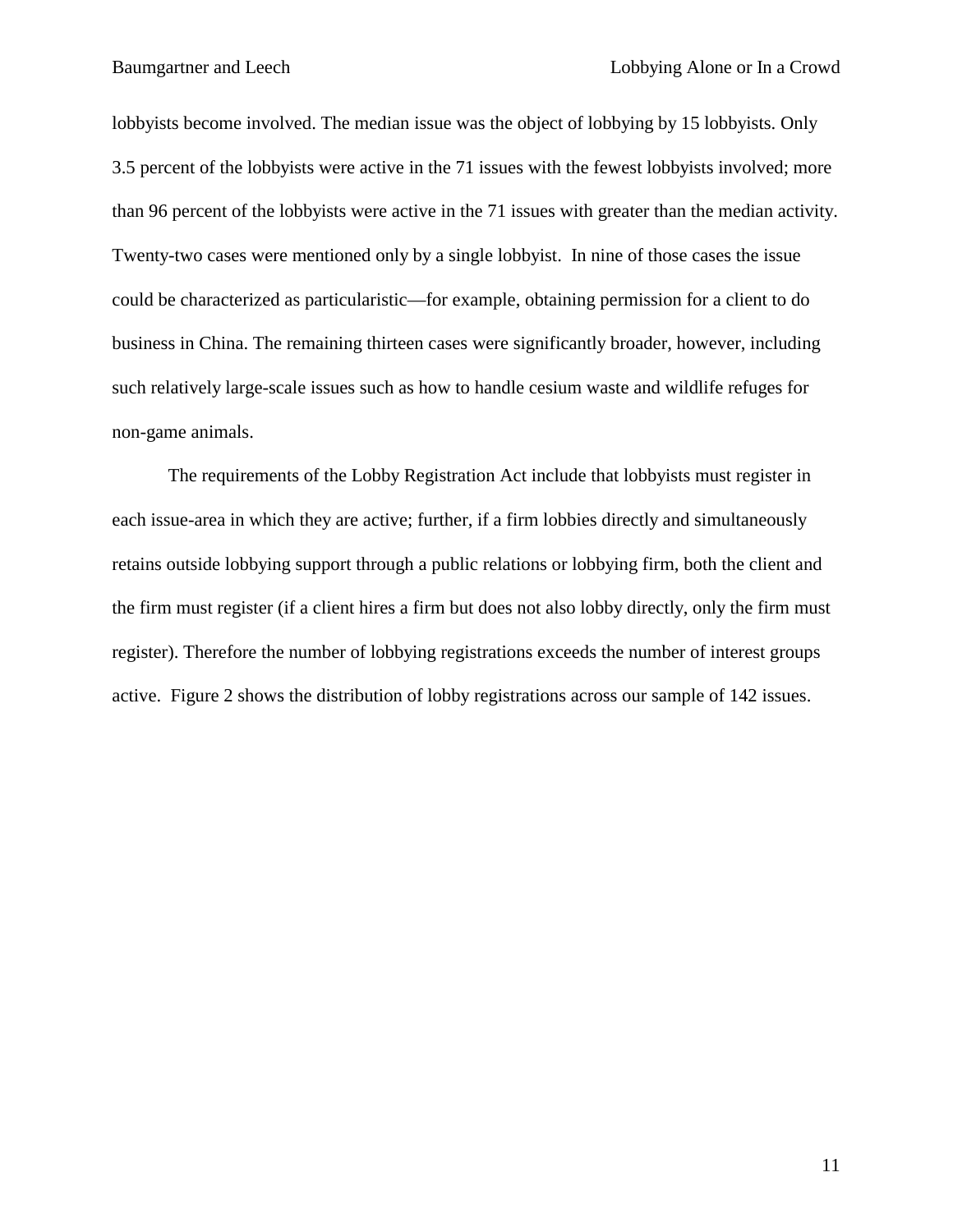

Figure 2. The Distribution of Lobbyist Registrations Across a Sample of Issues.

The degree of skewness that we saw in Figure 1 is even more pronounced in Figure 2, which allows a sort of weighting by level of activity. Though the measure is not perfect, in general those lobbyists with greater activities will be required to register more than once; those who are only directly involved in a simple lobbying activity will register only once. Therefore, these data can be seen as a rough indicator of lobbying activity; as we can see, they show the same, but slightly more pronounced, pattern of skewness that we noted already in Figure 1.

Figure 3 shows both the number of lobbyists and the number of registrations as a proportion of the total activity. It shows the cumulative proportion of lobbyists active by the cumulative proportion of issues. If the lobbyists were evenly distributed across the issues, the line would be at a straight 45-degree-angle from the origin to the top-right corner.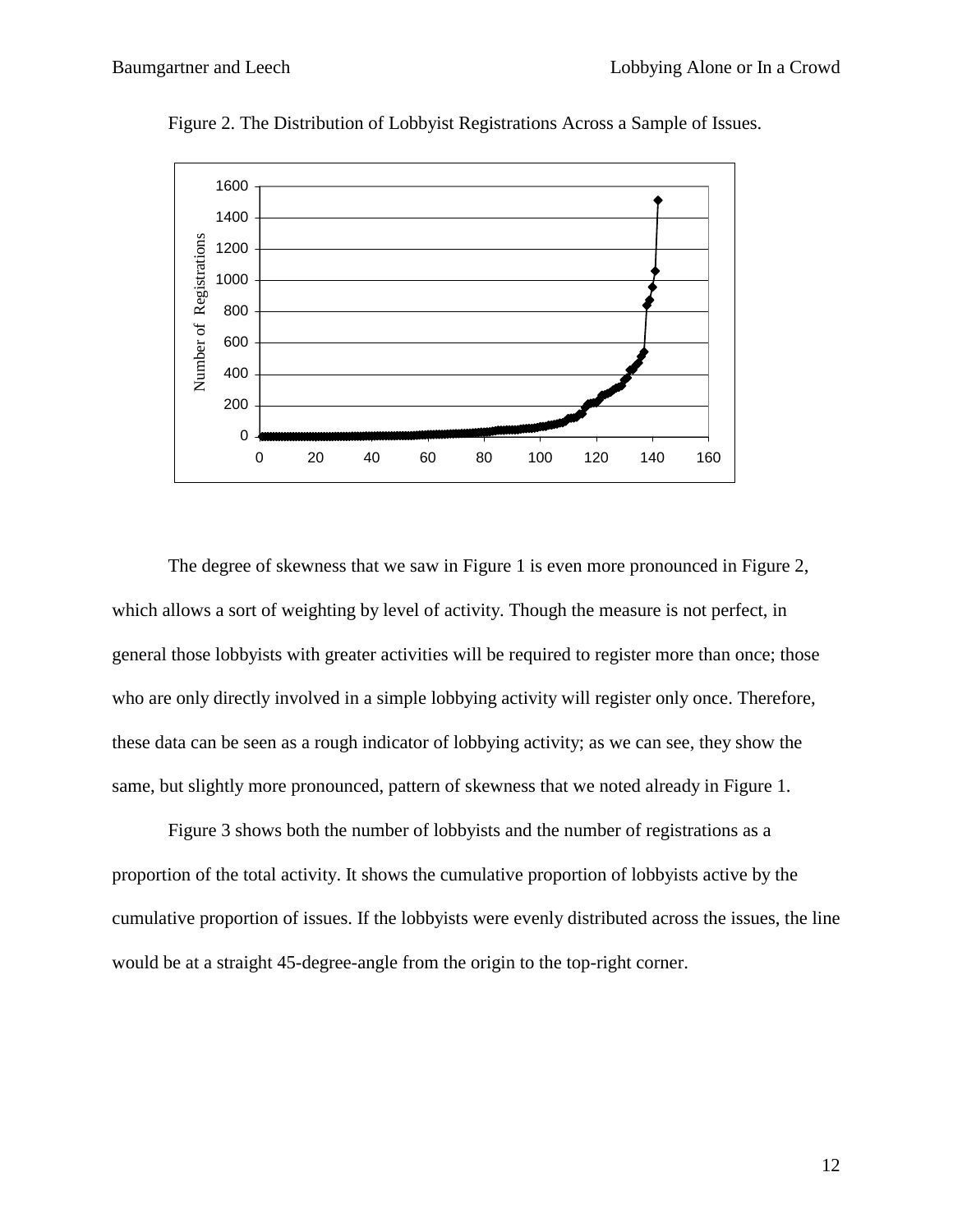

Figure 3. The Proportion of Lobbying by the Proportion of Issues

Clearly, the distribution of lobbyists across a sample of issues is quite skewed. The vast majority of the lobbying occurs in a tiny fraction of the issues. Conversely, in the vast bulk of the issues on which lobbyists are active, they have the grounds relatively to themselves. Even issues such as a proposal to lift export limitations on some types of Alaskan crude oil, changes to the student loan system, and a proposal to reorganize the federal home loan banking system attracted just three to five registered lobbyists in 1996 (see Table A-1, issues # 118, 120, and 114). Table 1 shows the skewed distribution of lobbying activity even more clearly. It presents data on the proportion of lobbying activity by the proportion of cases in our sample.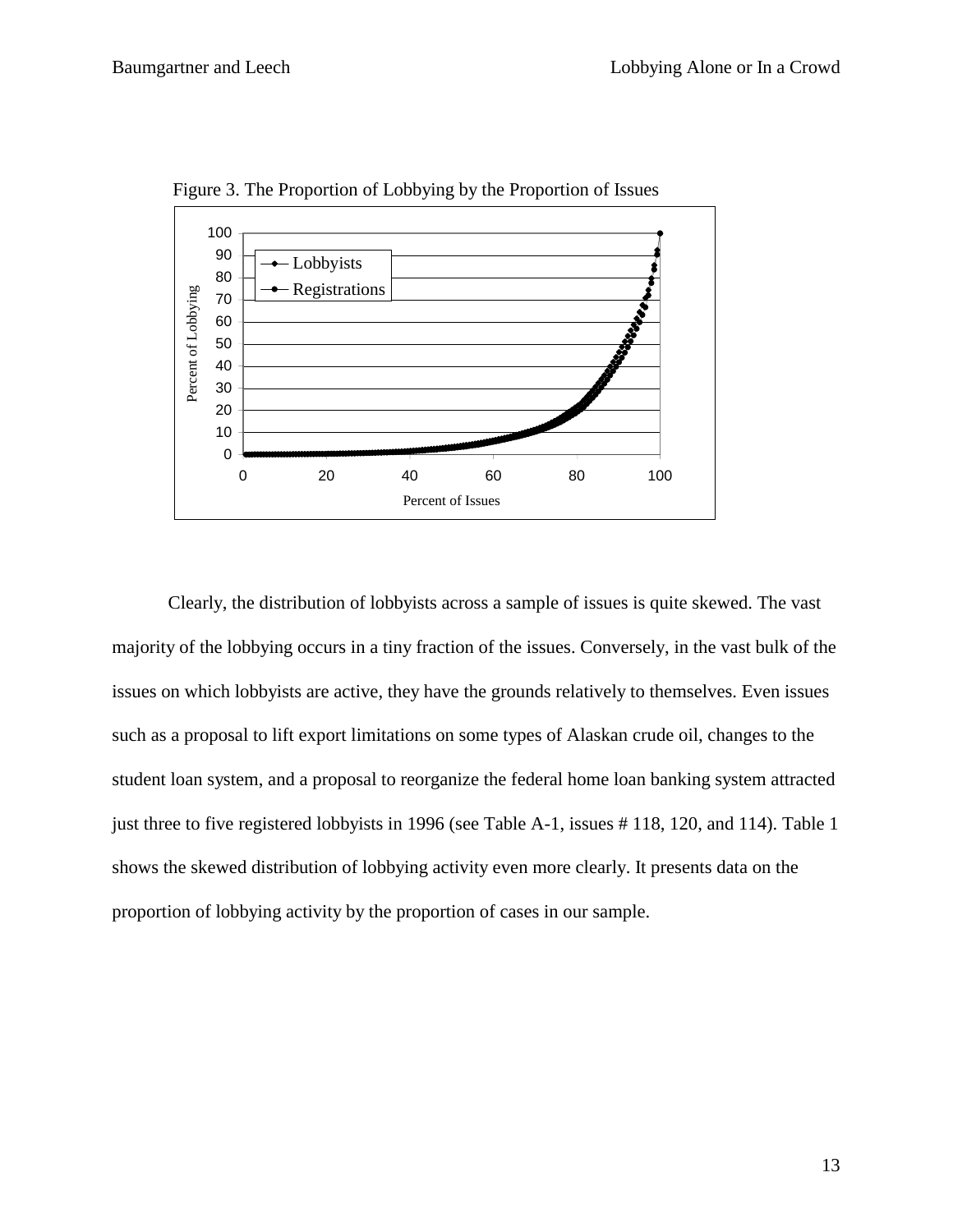| Percent of Issues                                     | Lobbyists<br>Registrations |        |        |                |        |        |
|-------------------------------------------------------|----------------------------|--------|--------|----------------|--------|--------|
|                                                       | Number Percent             |        | Cum.   | Number Percent |        | Cum.   |
| Lowest 5 Percent (7 issues)                           | 7                          | 0.07   | 0.07   | 7              | 0.04   | 0.04   |
| 5.1 to 10 (issues 8 to 14)                            | 7                          | 0.07   | 0.14   | 7              | 0.04   | 0.09   |
| 10.1 to 20 (to issue 28)                              | 20                         | 0.20   | 0.35   | 29             | 0.18   | 0.27   |
| 20.1 to 30 (to issue 42)                              | 41                         | 0.42   | 0.76   | 59             | 0.38   | 0.65   |
| 30.1 to 40 (to issue 57)                              | 95                         | 0.96   | 1.73   | 120            | 0.76   | 1.41   |
| 40.1 to 50 (to issue 71)                              | 173                        | 1.76   | 3.48   | 232            | 1.48   | 2.89   |
| 50.1 to 60 (to issue 85)                              | 286                        | 2.90   | 6.38   | 431            | 2.74   | 5.64   |
| 60.1 to 70 (to issue 99)                              | 477                        | 4.84   | 11.22  | 690            | 4.39   | 10.03  |
| 70.1 to 80 (to issue 113)                             | 985                        | 10.00  | 21.22  | 1,327          | 8.45   | 18.48  |
| 80.1 to 90 (to issue 128)                             | 2,475                      | 25.12  | 46.34  | 3,652          | 23.25  | 41.73  |
| 90.1 to 95 (to issue 135)                             | 1,786                      | 18.12  | 64.46  | 2,848          | 18.13  | 59.87  |
| Top 5 Percent (top 7 issues)                          | 3,502                      | 35.54  | 100.00 | 6,303          | 40.13  | 100.00 |
| Totals (142 Issues)                                   | 9,854                      | 100.00 | 100.00 | 15,705         | 100.00 | 100.00 |
| Source: Compiled from 1996 Lobby Registration Reports |                            |        |        |                |        |        |

Source: Compiled from 1996 Lobby Registration Reports

Whether we look at the raw numbers of lobbyists active in a given issue or the number of lobby registration reports, we see that the bottom 10 percent of the cases attract less than one tenth of one percent of the lobbyists, where as the top 10 percent of the cases attract over fifty percent of the lobbying activities. The bottom half of the cases account for about three percent of the activity. These findings make clear that lobbyists are active in an extremely broad range of circumstances. On most cases where lobbying occurs, there are almost no rival lobbyists active. In a small number of cases, however, literally hundreds of lobbyists descend on the Capitol.

We have already discussed the enormous bias in favor of the business community that the Lobby Disclosure Reports make clear. Business, trade, and professional associations account for 65 percent of the registrants, and government institutions themselves account for another 12 percent of the total; nonprofits, citizen groups, and unions together account for only ten percent of the total registrations in the 1996 reports (Baumgartner and Leech 1999, Table 1). In this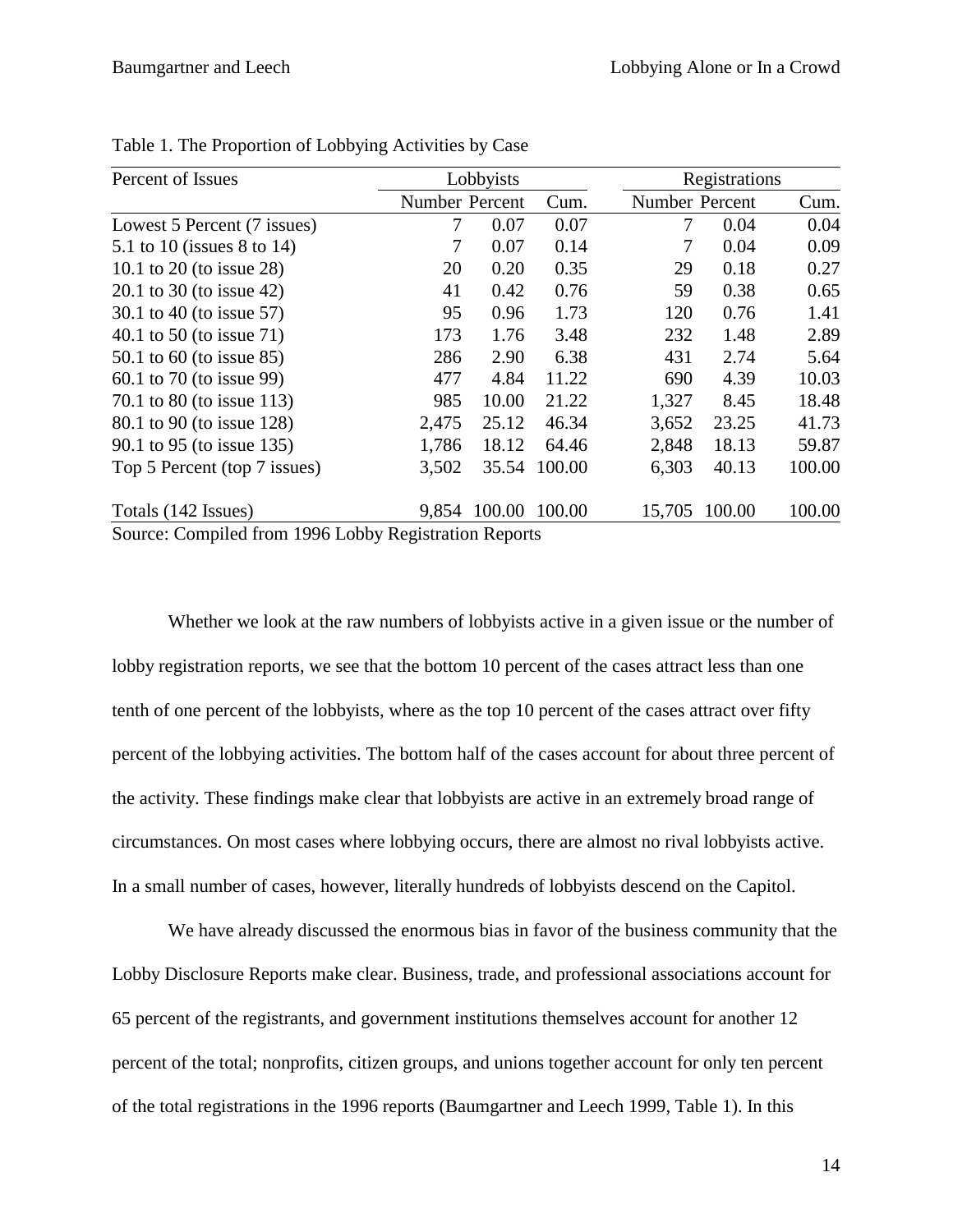section, we look at this distribution of activity across our sample of 142 cases. Table 2 presents these data, showing the distribution of activity by group type separately for those cases in which very few to a great number of other lobbyists were involved in each issue. The last column in the table presents the total involvement of each type of group across our 142 issues.

| Number of Lobbyists Involved in the Issue  |                             |                                         |                             |                           |                             |                              |                             |                                     |                                                                                |  |
|--------------------------------------------|-----------------------------|-----------------------------------------|-----------------------------|---------------------------|-----------------------------|------------------------------|-----------------------------|-------------------------------------|--------------------------------------------------------------------------------|--|
| 1 or 2<br>3 to 10<br>11 to 50              |                             | 50 or more                              |                             |                           |                             |                              |                             |                                     |                                                                                |  |
| lobbyists<br>Type of<br>involved<br>Groups |                             | lobbyists<br>involved                   |                             | lobbyists<br>involved     |                             | lobbyists<br>involved        |                             |                                     |                                                                                |  |
|                                            |                             |                                         |                             |                           |                             |                              |                             | <b>Total for All</b>                |                                                                                |  |
|                                            |                             | $(27$ issues)                           |                             | $(43$ issues)             |                             | $(40$ issues)                |                             | 142 Issues                          |                                                                                |  |
|                                            |                             |                                         |                             |                           |                             |                              |                             |                                     | N                                                                              |  |
|                                            |                             |                                         |                             |                           |                             |                              |                             |                                     | 4,101                                                                          |  |
|                                            |                             |                                         |                             |                           |                             |                              |                             |                                     | 1,633                                                                          |  |
|                                            |                             |                                         |                             |                           |                             |                              |                             |                                     | 1,166                                                                          |  |
|                                            |                             |                                         |                             |                           |                             |                              |                             |                                     | 688                                                                            |  |
| 3                                          |                             | 13                                      | 21                          | 7                         | 69                          | 10                           | 823                         | 9                                   | 914                                                                            |  |
| 3                                          |                             | 13                                      | 20                          | 7                         | 71                          | 8                            | 732                         | 8                                   | 824                                                                            |  |
| $\theta$                                   | $\overline{0}$              | 5                                       | 8                           | $\overline{2}$            | 21                          | $\overline{2}$               | 186                         | $\overline{2}$                      | 215                                                                            |  |
|                                            |                             |                                         |                             |                           |                             |                              |                             | 3                                   | 313                                                                            |  |
|                                            |                             |                                         |                             |                           |                             |                              |                             |                                     |                                                                                |  |
| 100                                        | 34                          | 100                                     | 156                         | 100                       | 1,052                       | 100                          | 8,612                       | 100                                 | 9,854                                                                          |  |
|                                            | $\%$<br>50<br>15<br>18<br>9 | $(32$ issues)<br>N<br>17<br>5<br>6<br>3 | $\%$<br>31<br>15<br>8<br>12 | N<br>49<br>23<br>13<br>18 | $\%$<br>42<br>20<br>9<br>11 | N<br>442<br>209<br>95<br>112 | $\%$<br>42<br>16<br>12<br>6 | N<br>3,592<br>1,396<br>1,052<br>555 | $\%$<br>42<br>17<br>12<br>Course Compiled from 1006 Labor Decision Departments |  |

|  | Table 2. Business Predominance on Large and Small Lobbying Issues. |  |  |
|--|--------------------------------------------------------------------|--|--|
|  |                                                                    |  |  |

Source: Compiled from 1996 Lobby Registration Reports

Several features are clear from Table 2. First, the overall distribution of lobbyists across our 142 issues is quite similar to the data we presented previously (Baumgartner and Leech 1999) on all issues in the entire database. Businesses represent 42 percent of the total here, and they represent 43 percent in the entire database. Similarly for trade associations (17 percent here; 16 percent in the larger database); government units (12 percent; 12 percent); professional associations (7 percent; 6 percent); institutions (9 percent; 8 percent); citizen groups (8 percent; 9 percent); unions (2 percent; 1 percent); and other miscellaneous registrants (3 percent; 5 percent).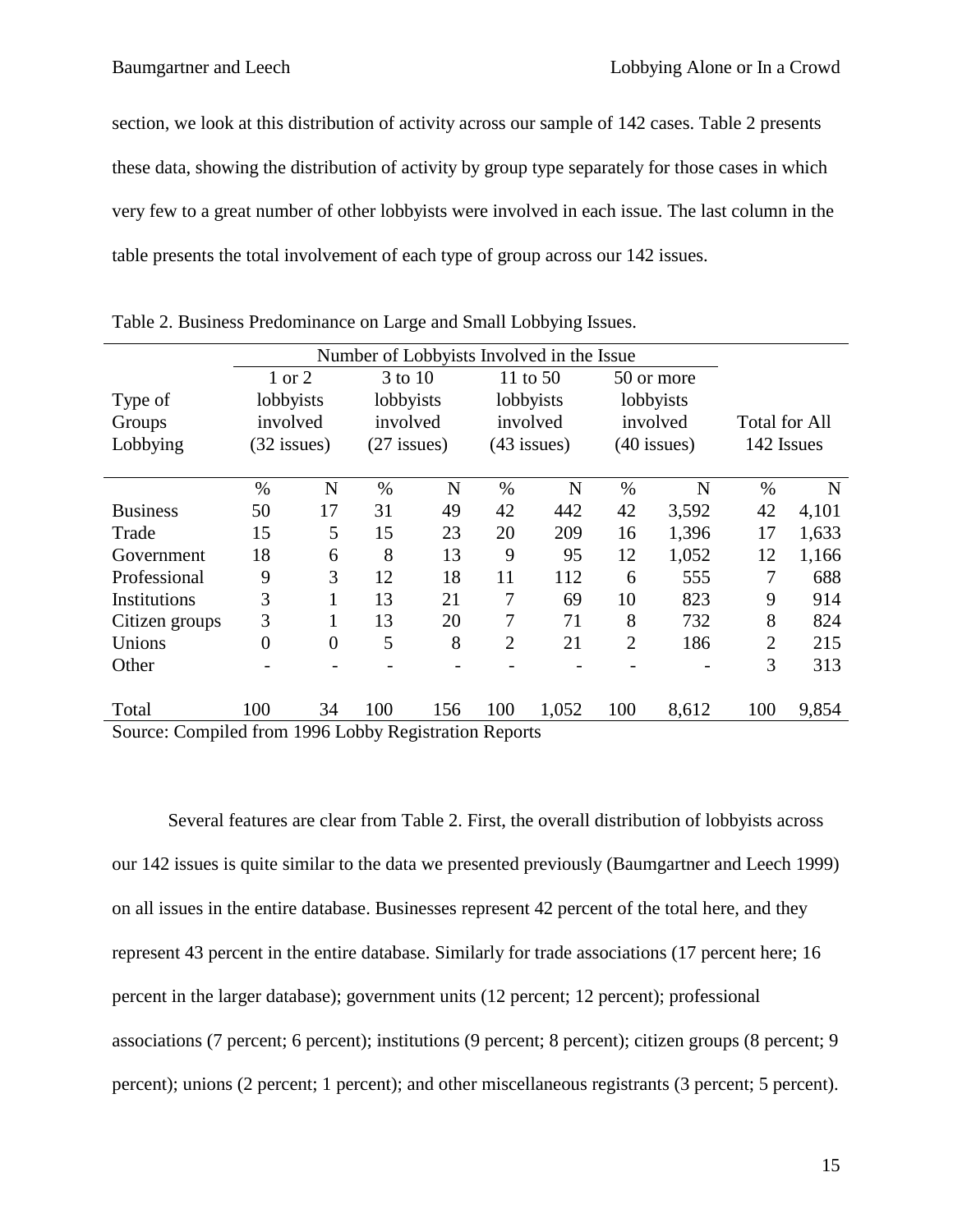These comparisons allow confidence that our sample of 142 issues is well chosen and generalizable.

The second feature of these data is that they allow us to show that business advantage, while great overall, is even more striking in the cases where the fewest lobbyists are active. In the 32 cases where only one or two lobbyists were involved in the issue, participation was almost wholly limited to businesses, trade associations, and the intergovernmental lobby. These data paint a striking picture of the lack of conflict that can often accompany the relatively secretive lobbying process where few are involved. Businesses, trade and professional groups, and representatives of states, cities, and other government institutions appear to be involved in all types of lobbying activities. Unions, nonprofits and citizen groups are more likely only to be involved in the relatively more open and conflictual processes involving more participants.

Of course, following Schattschneider (1960), there is ample reason to suspect that the involvement of unions, citizen groups, and other non-profit sector organizations may be the cause of conflict in the lobbying process and the reason why some issues attract the attention of hundreds of lobbyists while others involve only a handful. By focusing our attention on highprofile cases of lobbying activity, we gain understanding of how these conflictual issues are handled and how important the lobbying process can be in such cases. But we should not overlook the more secretive and more troublesome elements of lobbying alone. When this type of activity occurs, it is generally in the absence of many types of groups, in particular representatives of labor, citizens, and the nonprofit sector of the economy. General Motors often lobbies alone; the Sierra Club, almost never.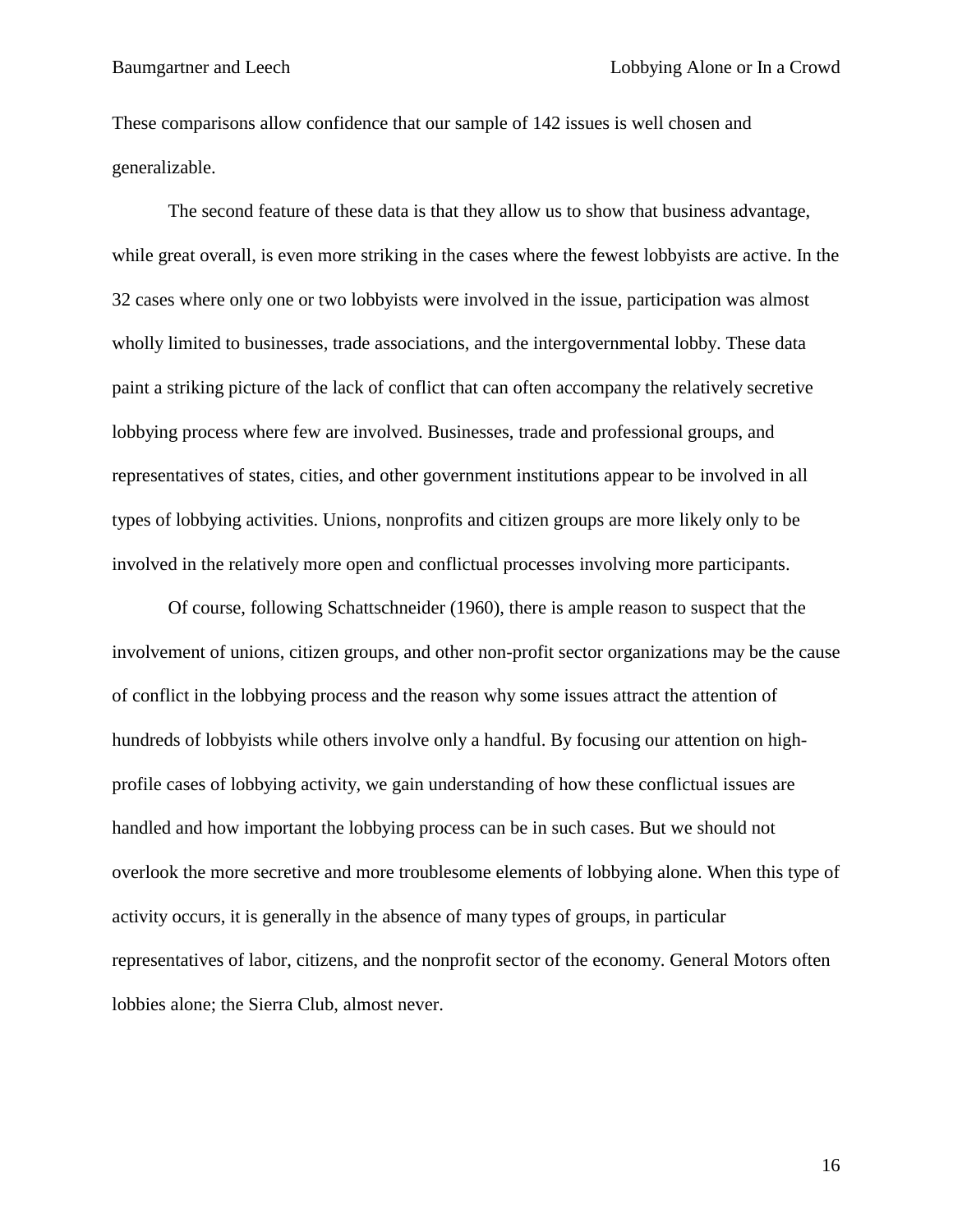## **Conclusion**

Our findings concerning the distribution of lobbying activity have not replicated any already in the literature because there are no similar studies based on a random sample of issues. In a recent study based on a survey of groups involved in federal judicial nominations, however, Caldeira, Hojnacki, and Wright (2000) found some similar patterns. They reviewed participation in discussions over Senate confirmation of 15 Supreme Court, Appeals Court, District Court, and Justice Department nominations in the 1980s and 1990s. The numbers of participants they reported across the cases are as shown in Figure 4:



Figure 4. Lobbyist Involvement in Judicial Confirmation Debates

(Source: Caldeira, Hojnacki, and Wright 2000, 58)

The highest numbers of lobbyists in the judicial nominations study were, of course, the highly controversial cases of Supreme Court nominees Bork (145 groups active); Thomas (81 groups); Souter (53); Rehnquist (41); and Kennedy (39). Lower numbers of lobbyists were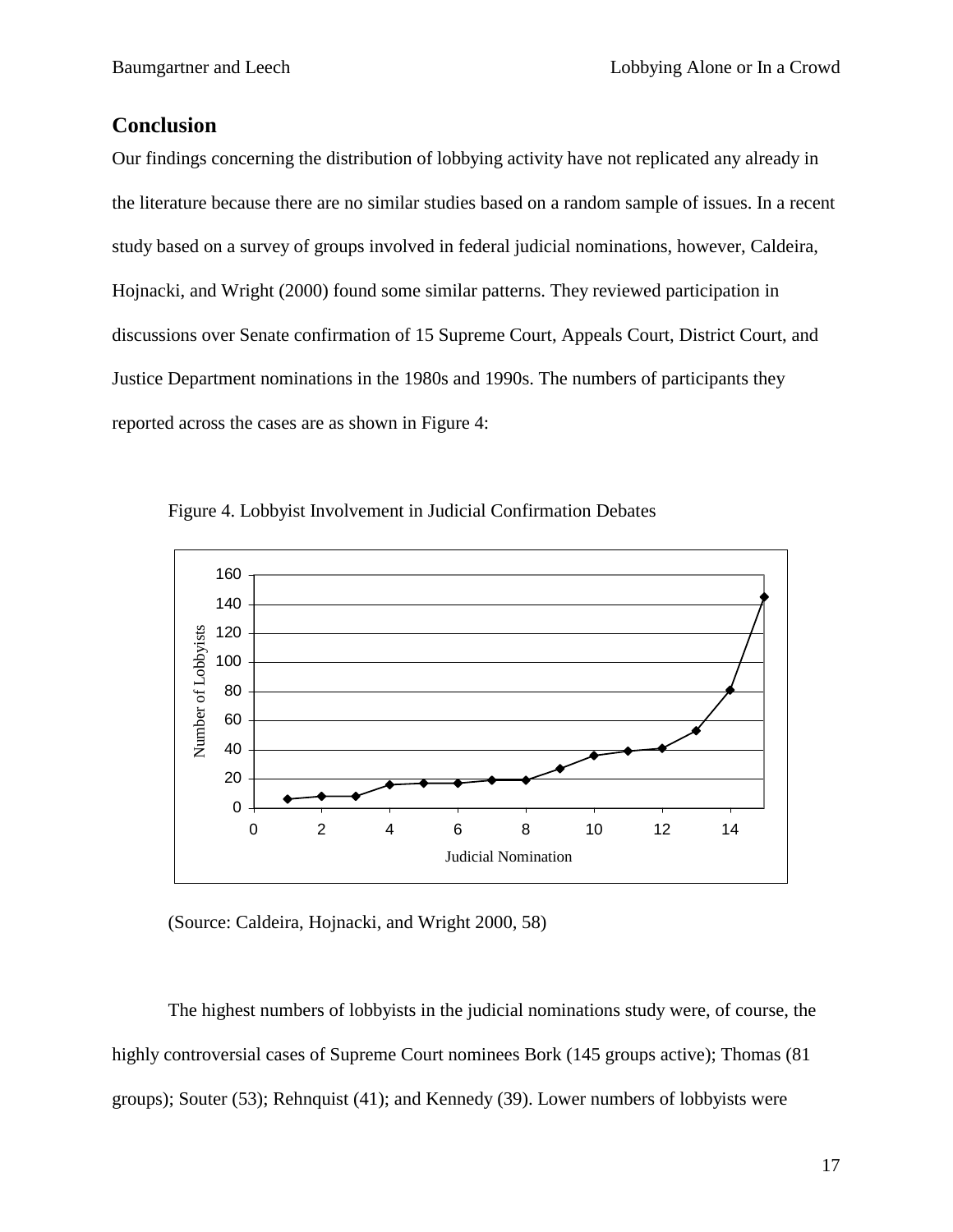involved in Department of Justice nominations and District and Appeals Court cases. Still, the general pattern is similar: most cases attract only a small proportion of the total potential audience of lobbyists, whereas a few cases generate a firestorm of lobbying activity. Certainly Justice Thomas and almost-Justice Bork would see it that way.

What is there about the process of lobbying that produces these seemingly general patterns? We have not yet gathered enough information about each of our cases to answer this question definitely, but we suspect it has to do partly with the size and scope of the issue at hand. Certainly it is reasonable to think that those issues costing more money, involving a greater departure from the status quo, and affecting more people will attract more attention from lobbyists. In Table A-1 we can see that the Defense Department Authorization bill, certainly an expensive measure affecting people in every state, attracted the most lobbyists. There can be no surprise that this issue was of concern to more lobbyists than some of the smaller issues we also studied. However, the judicial nomination study is interesting because it includes a number of Supreme Court nominees: Arguably, each seat on the Court is equal, so it is difficult to argue that the different scope of those decisions should naturally affect the patterns of lobbying. Rather, some conflict expansion process must be at the heart of the distribution of lobbying.

Conflict expansion processes are well understood. What has been rarely understood in the literature on lobbying is how commonly or uncommonly these types of processes occur. The distribution of lobbyists across a sample of issues, as we have laid it out here, helps shed light on this question. Perhaps the most troubling finding from this distribution is that the great majority of the issues seem to involve not too many lobbyists, but too few. For in the cases where few lobbyists are involved, we can be almost certain that few representatives of labor, citizens, or the nonprofit sector are heard. The heavenly chorus, indeed.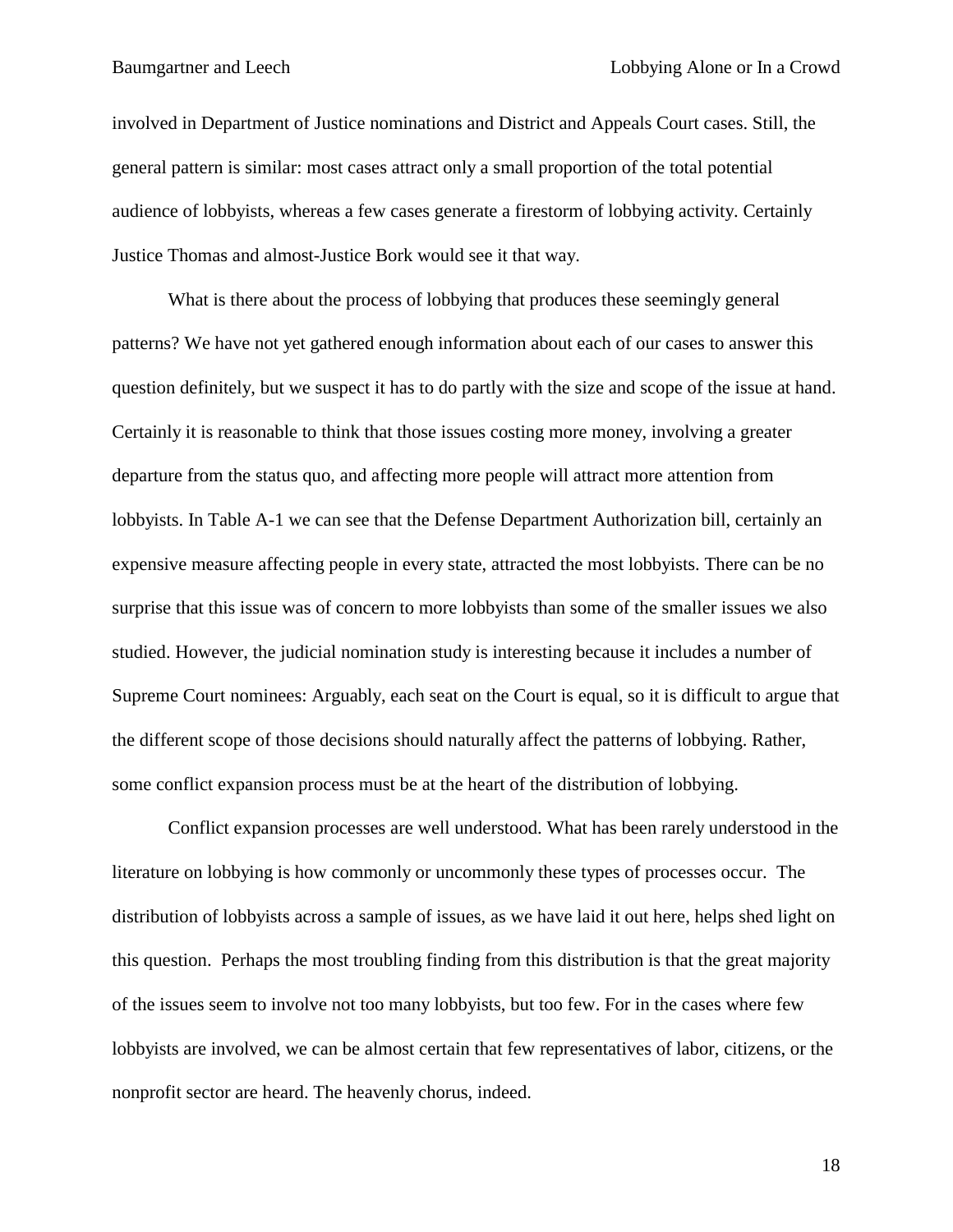#### **References**

- Baumgartner, Frank R., and Bryan D. Jones. 1993. *Agendas and Instability in American Politics*. Chicago: University of Chicago Press.
- Baumgartner, Frank R., and Beth L. Leech. 1998. *Basic Interests: The Importance of Groups in Politics and in Political Science*. Princeton, N.J.: Princeton University Press.
- Baumgartner, Frank R., and Beth L. Leech. 1999a. Business Advantage in the Washington Lobbying Community: Evidence from the 1996 Lobbying Disclosure Reports. Presented at the 1999 Midwest Political Science Association Annual Meeting, Chicago.
- Baumgartner, Frank R., and Beth L. Leech. 1999b. Studying Interest Groups Using Lobbying Disclosure Reports, *VOX POP* 17 (3): 1-3.

Berry, Jeffrey M. 1997. *The Interest Group Society*. 3d ed. New York: HarperCollins.

- Browne, William P. 1990. Organized Interests and their Issue Niches: A Search for Pluralism in a Policy Domain. *Journal of Politics 52: 477-509.*
- Caldeira, Gregory A., Marie Hojnacki, and John R. Wright. 2000. The Lobbying Activities of Organized Interests in Federal Judicial Nominations. *Journal of Politics* 62 (1): 51–69.
- Furlong, Scott R. 1998. The Lobbying Disclosure Act and Interest Group Lobbying Data: Two Steps Forward and One Step Back. *VOXPOP: Newsletter of the Political Organizations and Parties Section of the American Political Science Association* 17 (3): 4–6.
- Goldstein, Kenneth M. 1999. *Interest Groups, Lobbying, and Participation in America*. New York: Cambridge University Press.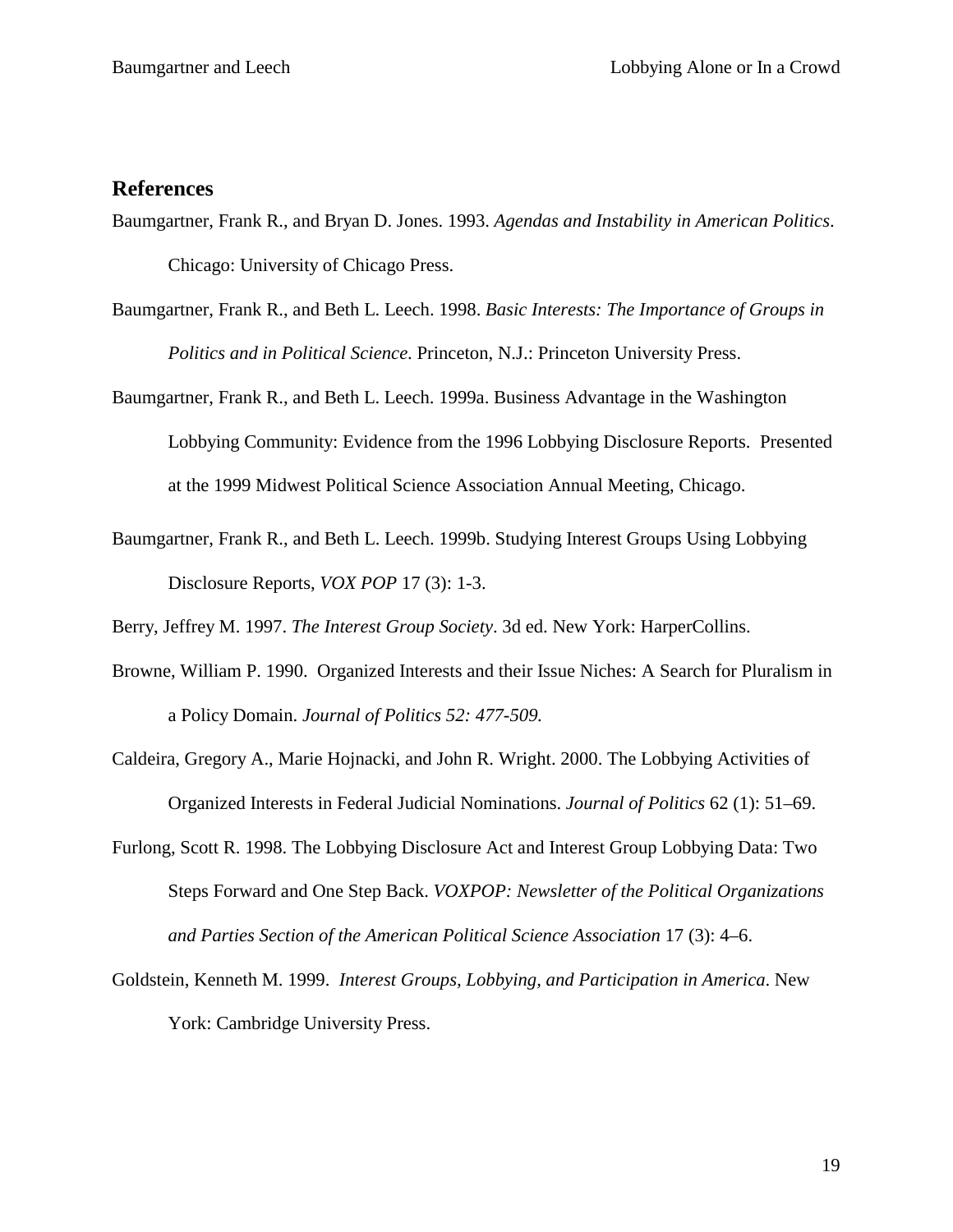- Gray, Virginia, and David Lowery. 1996. *The Population Ecology of Interest Representation.* Ann Arbor: University of Michigan Press.
- Heinz, John P., Edward O. Laumann, Robert L. Nelson, and Robert H. Salisbury. 1993. *The Hollow Core: Private Interests in National Policymaking.* Cambridge: Harvard University Press.
- Herring, E. Pendleton. 1936. *Public Administration and the Public Interest.* New York: McGraw-Hill.
- Key, V. O., Jr. 1964. *Politics, Parties, and Pressure Groups*. 5th ed. New York: Crowell.
- Leech, Beth L. 1998. Lobbying Strategies of American Interest Groups. Ph.D. diss., Texas A&M University.
- Petracca, Mark P. 1992b. The Rediscovery of Interest Group Politics. In Mark P. Petracca, ed., *The Politics of Interests*. Boulder: Westview Press. Pp. 3–31.
- Salisbury, Robert H. 1990. The Paradox of Interests in Washington D.C.: More Groups and Less Clout. In Anthony S. King, ed., *The New American Political System*. 2nd ed. Washington: American Enterprise Institute. Pp. 203–30.
- Schlozman, Kay Lehman, and John T. Tierney. 1986. *Organized Interests and American Democracy*. New York: Harper and Row.
- Walker, Jack L., Jr. 1991. *Mobilizing Interest Groups in America*. Ann Arbor: University of Michigan Press.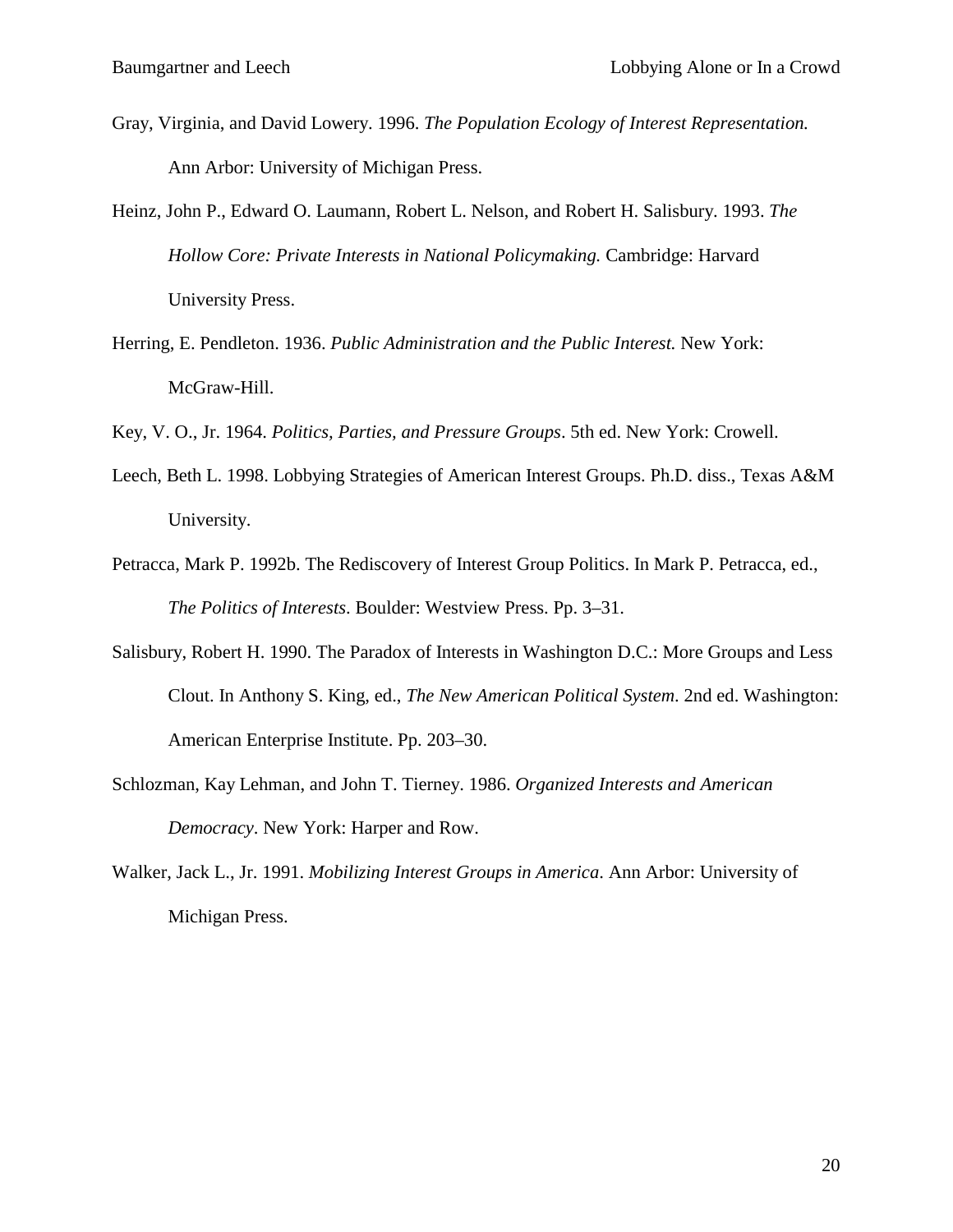Table A-1. A Sample of Lobbying Issues.

|                |                                                                                |                | Lobby-Registra- |  |
|----------------|--------------------------------------------------------------------------------|----------------|-----------------|--|
| #              | <b>Short Title</b>                                                             | ists           | tions           |  |
| $\mathbf{1}$   | Welfare reform                                                                 | 162            | 306             |  |
| 2              | <b>Budget Reconciliation Act</b>                                               | 673            | 1061            |  |
| 3              | China's MFN status                                                             | 100            | 146             |  |
| $\overline{4}$ | Farm Bill                                                                      | 149            | 225             |  |
| 5              | <b>Fair Debt Collection Practices Act</b>                                      | 90             | 121             |  |
| 6              | Issues dealing with the possible auction of 1-888 numbers                      | $\overline{4}$ | 5               |  |
| 7              | Federal Aid Facility Privatization Act                                         | 11             | 12              |  |
| 8              | Postmark Prompt Payment Act                                                    | 26             | 28              |  |
| 9              | <b>Independent Contractor Tax Simplification Act</b>                           | 37             | 54              |  |
| 10             | Defense appropriations                                                         | 743            | 1512            |  |
| 11             | Restrictions on illegal immigrants (HR 2202)                                   | 234            | 316             |  |
| 12             | <b>Copyright Protection Act</b>                                                | 93             | 147             |  |
| 13             | Public Health Service Act                                                      | 10             | 12              |  |
| 14             | Capital gains tax reform                                                       | 36             | 45              |  |
| 15             | Superfund                                                                      | 313            | 543             |  |
| 16             | Sunsetting of the Interstate Commerce Commission                               | 13             | 15              |  |
| 17             | Savings in Construction Act                                                    | 5              | 6               |  |
| 18             | Temporary Duty Suspension Act                                                  | 26             | 30              |  |
|                | Amendments to the Federal Labor Standards Act to allow compensatory            |                |                 |  |
| 19             | time off for overtime work                                                     | 53             | 74              |  |
| 20             | Anti-trust relief for health service providers                                 | 37             | 52              |  |
| 21             | Electric utility restructuring issues                                          | 255            | 427             |  |
|                | Bill to amend the tax code to prevent tobacco companies from deducting         |                |                 |  |
| 22             | advertising expenses                                                           | 15             | 19              |  |
| 23             | Patient Right to Know Act                                                      | 49             | 54              |  |
| 24             | Securities Amendments (Capital Markets Deregulation and<br>Liberalization Act) | 66             | 90              |  |
| 25             | Omnibus Appropriations Bill specifically pertaining to ports                   | 2              | $\overline{2}$  |  |
| 26             | Veterans' Health Care Eligibility Reform Act                                   | 15             | 22              |  |
| 27             | Drug and Biological Products Reform Act                                        | 173            | 363             |  |
| 28             | Truth in Employment Act                                                        | 6              | 6               |  |
| 29             | Defense Appropriations specifically pertaining to military depots              | 15             | 16              |  |
|                | Defense Appropriations specifically pertaining to Uniformed Services           |                |                 |  |
| 30             | <b>Treatment Facilities</b>                                                    | 10             | 32              |  |
|                | Adoption Promotion and Stability Act, specifically the adoption tax            |                |                 |  |
| 31             | credit                                                                         | 20             | 22              |  |
| 32             | Deep Water Outfall Treatment Systems Act                                       | 4              | $\overline{4}$  |  |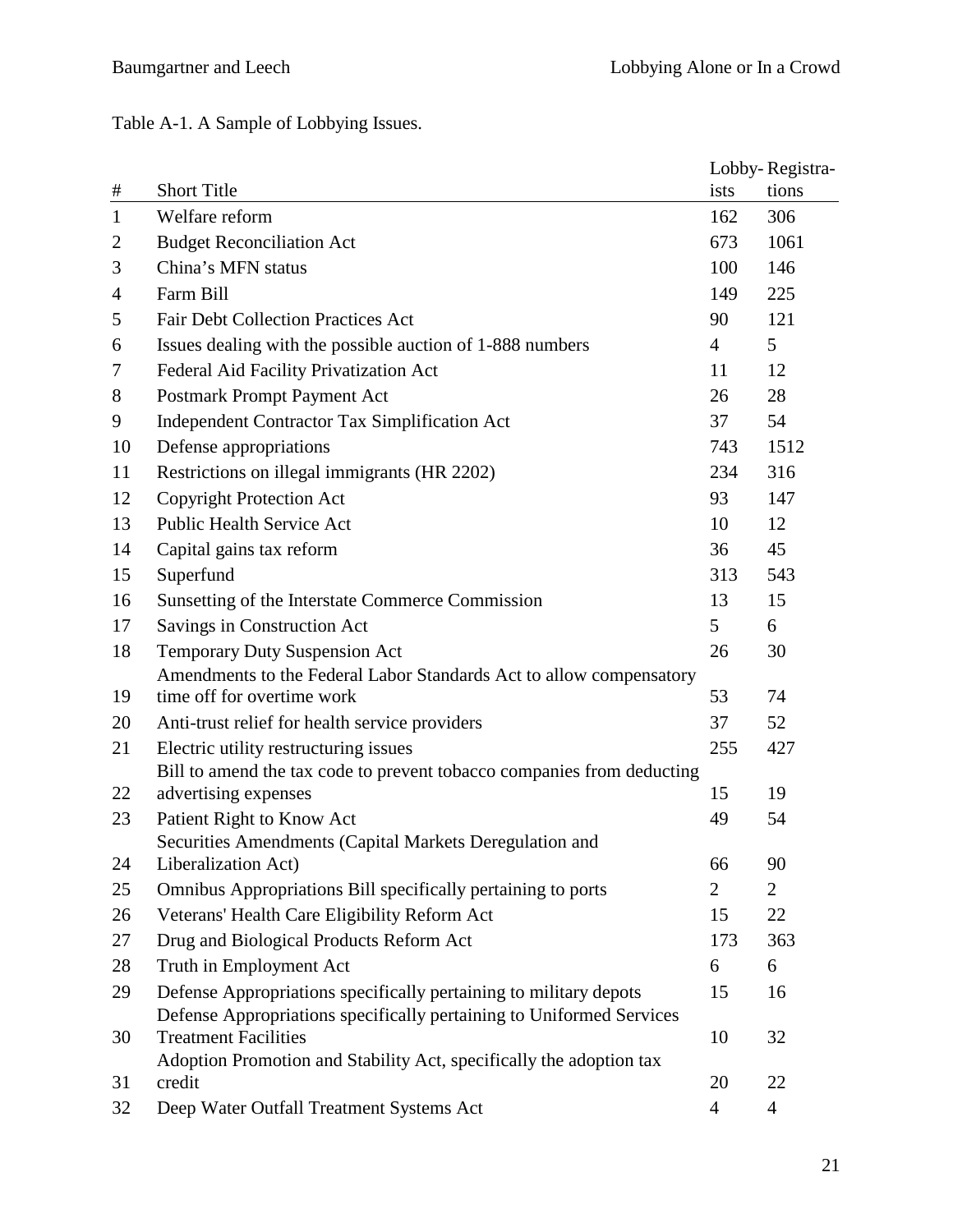| 33 | <b>Omnibus Civilian Science Authorization Act</b>                         | 38             | 65             |
|----|---------------------------------------------------------------------------|----------------|----------------|
| 34 | <b>Small Business Job Protection Act</b>                                  | 585            | 857            |
|    | Pension simplification included in the Small Business Job Protection      |                |                |
| 35 | Act                                                                       | 35             | 48             |
|    | Issues Pertaining to education assistance and the research and            |                |                |
| 36 | development tax credit in the Small Business Job Protection Act           | 40             | 53             |
| 37 | Express carrier provision in the Federal Aviation Administration budget   | 93             | 127            |
| 38 | Juvenile Justice and Delinquency Prevention Act                           | 28             | 40             |
| 39 | Agriculture appropriations                                                | 200            | 285            |
| 40 | <b>Omnibus Consolidated Appropriations</b>                                | 186            | 238            |
| 41 | Department of the Interior Appropriations                                 | 242            | 318            |
| 42 | Indian provisions in Interior Appropriations                              | 21             | 38             |
| 43 | <b>Transportation Appropriations</b>                                      | 355            | 515            |
| 44 | Labor/HHS/Education Appropriations                                        | 289            | 377            |
| 45 | <b>Education Appropriations</b>                                           | 36             | 44             |
|    | Departments of Commerce, Justice, and State, the Judiciary, and Related   |                |                |
| 46 | <b>Agencies Appropriations Act</b>                                        | 173            | 957            |
| 47 | Sardis Lake Economic Development Project                                  | $\mathbf{1}$   | $\mathbf{1}$   |
| 48 | Bill limiting state taxation of certain pension income (H.R. 394)         | 5              | 6              |
| 49 | Bill providing remedies for government infringement of patents            | 3              | $\overline{4}$ |
| 50 | Clean Water Act                                                           | 169            | 217            |
| 51 | Constructed conveyances amendments to the Clean Water Act                 | $\mathbf{1}$   | $\mathbf{1}$   |
| 52 | ERISA Targeted Health Insurance Reform Act                                | 11             | 16             |
| 53 | <b>Coast Guard Appropriations</b>                                         | 80             | 99             |
| 54 | <b>Health Insurance Reform Act</b>                                        | 519            | 840            |
| 55 | The Compassion Credit Act                                                 | $\mathbf{1}$   | $\mathbf{1}$   |
| 56 | Safe Drinking Act                                                         | 139            | 214            |
| 57 | Funding for a particular transit project                                  | $\overline{2}$ | 3              |
| 58 | Ocean Shipping Reform Act                                                 | 40             | 46             |
| 59 | Medical Records Confidentiality Act                                       | 64             | 83             |
|    | Hours-of-service rules for utility vehicles (Utility Consumer Service     |                |                |
| 60 | Improvement and Protection Act)                                           | $\overline{4}$ | $\overline{4}$ |
| 61 | <b>Small Business Investment Company Improvement Act</b>                  | 11             | 15             |
| 62 | Appropriations for emergency telemedicine services                        | 7              | 7              |
| 63 | <b>Federal Aviation Reauthorization Act</b>                               | 86             | 117            |
|    | FAA reauthorization, specifically provisions dealing with port access for |                |                |
| 64 | intercity buses                                                           | 1              | $\mathbf{1}$   |
| 65 | Multifamily and Assisted Housing Reform and Affordability Act             | 3              | 3              |
| 66 | Regulatory Transition Act (a.k.a. Regulatory Freeze Act)                  | 6              | 8              |
| 67 | Implementation of Section 271 of the Federal Communications Act           | 3              | 5              |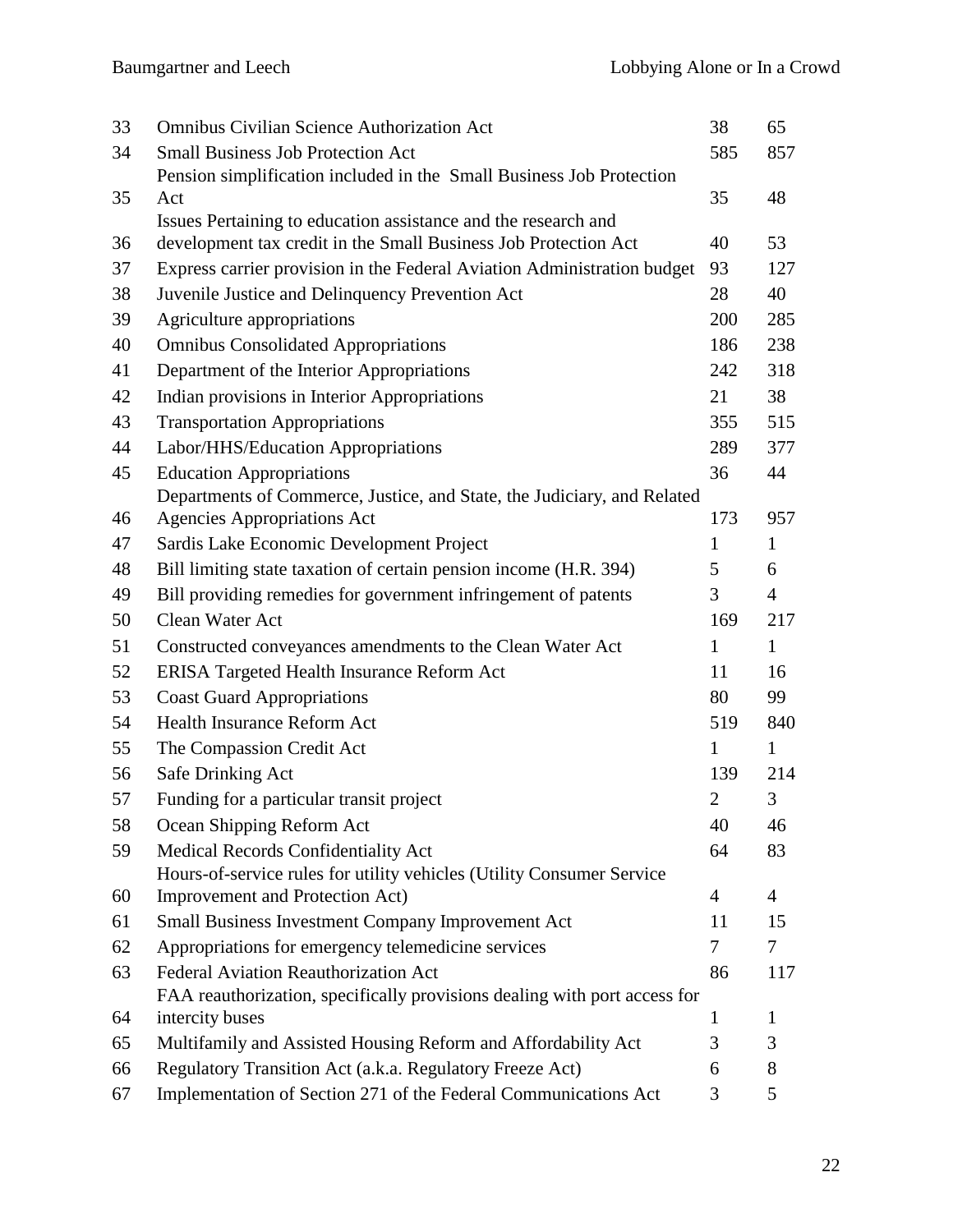| 68  | Crime Bill, specifically law-enforcement funding                                                                                         | 16              | 18              |
|-----|------------------------------------------------------------------------------------------------------------------------------------------|-----------------|-----------------|
| 69  | <b>Voluntary Environmental Audit Protection Act</b>                                                                                      | 39              | 42              |
| 70  | <b>Telecommunications Act</b>                                                                                                            | 251             | 472             |
|     | Bank Insurance Fund and Depositor Protection Act provisions pertaining                                                                   |                 |                 |
| 71  | to tax treatment and FDIC status of certain retirement annuities                                                                         | 11              | 16              |
| 72  | <b>Energy and Water Development Appropriations Act</b>                                                                                   | 314             | 455             |
| 73  | FCC Modernization Act, specifically mobile communications issues                                                                         | 19              | 21              |
| 74  | Department of Energy Appropriations for natural gas programs                                                                             | 2               | $\overline{2}$  |
| 75  | Mobile communications issues before the FCC                                                                                              | 18              | 32              |
| 76  | Contacts related to a particular HUD loan                                                                                                | $\mathbf{1}$    | 6               |
| 77  | Changes to Internal Revenue Code, Sec. 447, involving farm accounting                                                                    | $\overline{2}$  | $\overline{2}$  |
| 78  | Mining law issues                                                                                                                        | 33              | 75              |
| 79  | <b>Intermodal Surface Transportation Efficiency Act</b>                                                                                  | 206             | 277             |
| 80  | General contacts concerning futures industry issues                                                                                      | 3               | 10              |
| 81  | Business license in China for registrant                                                                                                 | $\mathbf{1}$    | $\mathbf{1}$    |
| 82  | Passenger Services Act                                                                                                                   | $\overline{2}$  | $\overline{3}$  |
| 83  | Food stamp amendments in the Farm Bill and Welfare Reform bill                                                                           | 8               | 9               |
| 84  | Iran and Libya Sanctions Act                                                                                                             | 29              | 42              |
|     | Internal Revenue Code and tax issues related to IRC sections 213, 265,<br>and 7702A, also tax provisions in HR 3103 and HR 3448 (health- |                 |                 |
| 85  | related)                                                                                                                                 | 224             | 300             |
| 86  | Medicare reform pertaining to coordination and duplication of benefits                                                                   | 143             | 188             |
| 87  | Reauthorization of the Rehabilitation Act of 1973                                                                                        | $5\overline{)}$ | $5\overline{)}$ |
| 88  | International tax rules                                                                                                                  | 69              | 79              |
| 89  | Telecommunications reform as it pertains to FCC IB Doc #9559                                                                             | $\overline{4}$  | $\overline{4}$  |
| 90  | American Automobile Labeling Act                                                                                                         | 10              | 14              |
| 91  | Revisions to Section 936 of the Internal Revenue Code                                                                                    | 30              | 56              |
| 92  | <b>Reuse of Fitzsimons Army Medical Center</b>                                                                                           | 1               | $\mathbf{1}$    |
| 93  | <b>Satellite Home Viewer Protection Act</b>                                                                                              | 13              | 25              |
| 94  | MCI/FOX Direct Broadcast Satellite joint venture                                                                                         | $\overline{2}$  | 2               |
|     | Provisions in the Telecommunications Act for early surrender of analog                                                                   |                 |                 |
| 95  | channels                                                                                                                                 | 47              | 60              |
| 96  | <b>Cesium Waste Issues</b>                                                                                                               | 1               | $\overline{4}$  |
| 97  | <b>EDA Discretionary Grant Outreach Clinic</b>                                                                                           | 1               | $\mathbf{1}$    |
| 98  | Safety slides on cargo airplanes                                                                                                         | 1               | $\overline{2}$  |
| 99  | Hearing aid compatibility rules at the FCC                                                                                               | 3               | 3               |
| 100 | EPA's brownsfield redevelopment initiatives                                                                                              | 21              | 30              |
| 101 | EPA's consideration of bonded product's delisting petition                                                                               | 1               | 1               |
| 102 | <b>National Science Foundation Appropriations</b>                                                                                        | 12              | 15              |
| 103 | Department of Defense health affairs programs, specifically TRICARE                                                                      | 28              | 66              |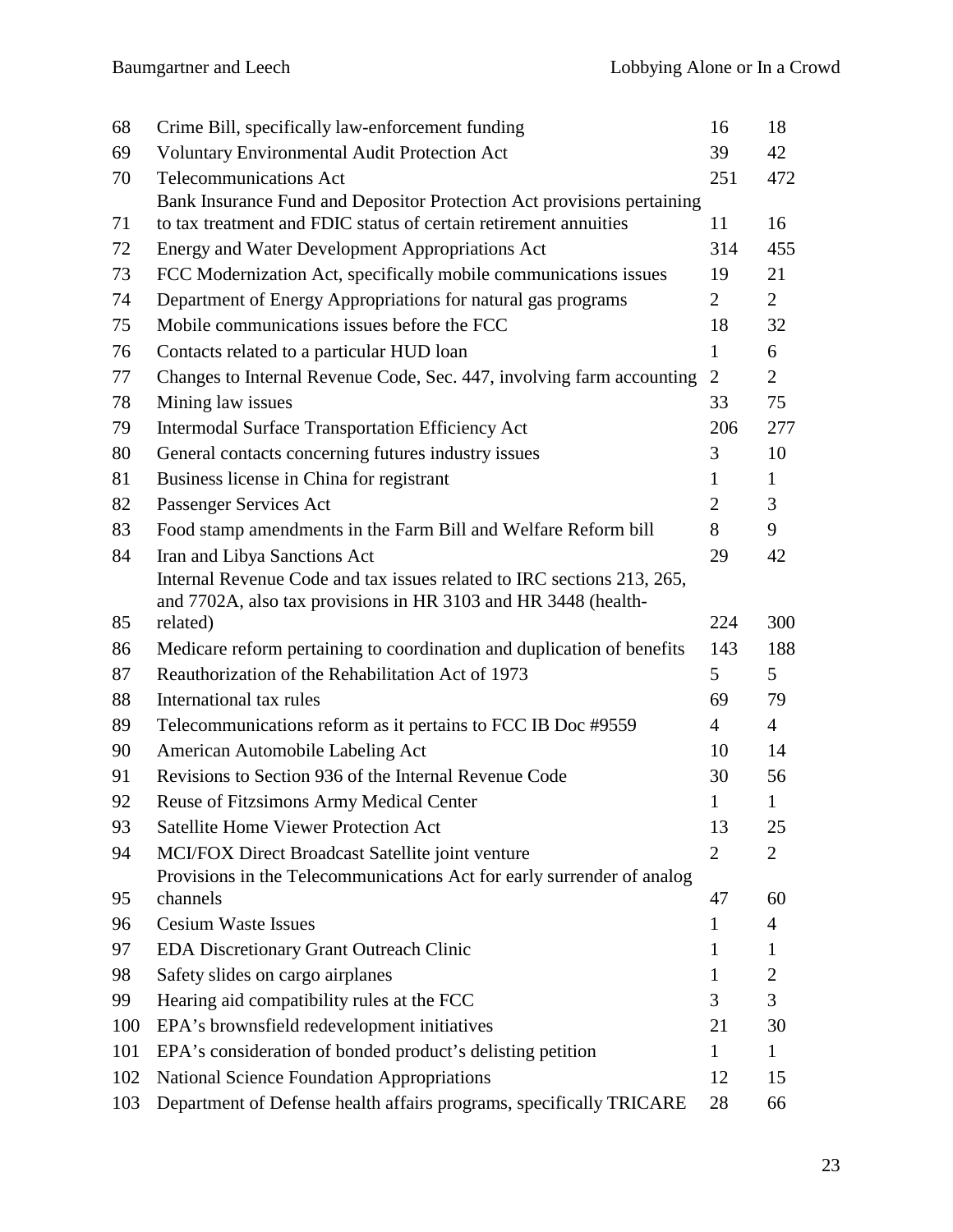and the Uniformed Services Treatment Facilities 104 Issues pertaining to the taxation of governmental retirement plans  $\frac{3}{10}$  6 105 Federal tribal recognition for King Salmon 1 2 106 RCRA Corrective Action Subpart S, proposed rulemaking 1 1 1 107 Proposals to restructure trade functions of the executive branch agencies 6 6 108 Trade issues related to the New Zealand Dairy Board 2 3 109 Raw cane sugar tariffs 24 41 110 ITALD Air Force's evaluation of 600 gallon fuel tanks and Navy procurement of ITALD  $2 \t 2$ 111 Job training and placement issues 25 48 112 Civil aviation issues 90 121 113 Hazardous Materials Transportation Act 15 19 114 Federal Home Loan Bank System treatment of derivatives 3 3 115 Immigration reform 239 325 116 Immigration and refugees 276 429 117 Information Technology Agreement 18 20 118 Lifting ban on the export of Alaskan North Slope oil 5 6 119 State management of non-game species of wildlife 1 1 120 Student Loan Evaluation and Stabilization Act 5 11 121 Federal government procurement with respect to freight delivery 1 2 122 Airline license for a particular airport 1 1 123 Defense Production Act Amendments, Title III 2 7 124 Istook Amendment 8 8 8 125 FHWA rule on warranties 1 1 1 1 1 126 Hydroelectric Issues 18 26 127 Automobile manufacturing issues 19 42 128 IRS, Social Security Ruling to consolidate CALPERS pension program 1 1 129 Federal Deposit Insurance Amendments Act 87 121 130 Possible land exchanges involving land in Florida 1 3 131 Retail wheeling of electricity 9 16 132 Grazing fees on federal land 11 11 11 11 11 133 Senate confirmation of General Tillch 1 1 134 Labor, HHS Appropriations Bill pertaining to SAMHSA 6 7 135 Peanut price supports 15 23 136 Department of Energy Appropriations 214 265 137 Privatization of the TVA 31 46 138 Product liability issues 71 89 139 U.S. Army Corps of Engineers Support Services 1 1 1 140 Issues pertaining to radionuclides in the Clean Air Act 2 2